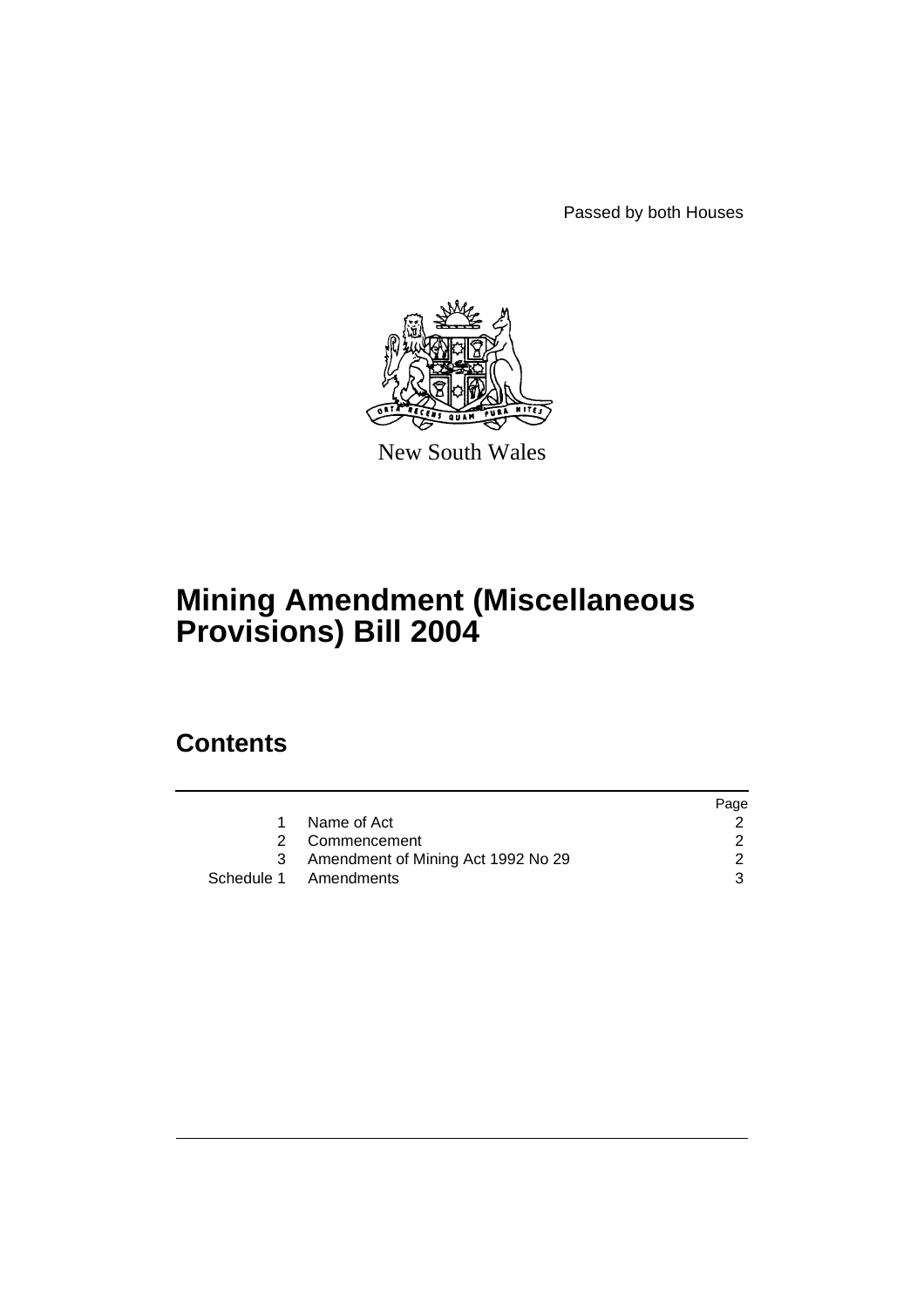*I certify that this PUBLIC BILL, which originated in the LEGISLATIVE ASSEMBLY, has finally passed the LEGISLATIVE COUNCIL and the LEGISLATIVE ASSEMBLY of NEW SOUTH WALES.*

> *Clerk of the Legislative Assembly. Legislative Assembly, Sydney, , 2004*



New South Wales

# **Mining Amendment (Miscellaneous Provisions) Bill 2004**

Act No , 2004

An Act to amend the *Mining Act 1992* so as to regulate access to private land by holders of mineral claims or opal prospecting licences, to establish management funds for mineral claims districts and opal prospecting areas, to control mining subleases and to make provision with respect to other matters.

*I have examined this Bill, and find it to correspond in all respects with the Bill as finally passed by both Houses.*

*Chairman of Committees of the Legislative Assembly.*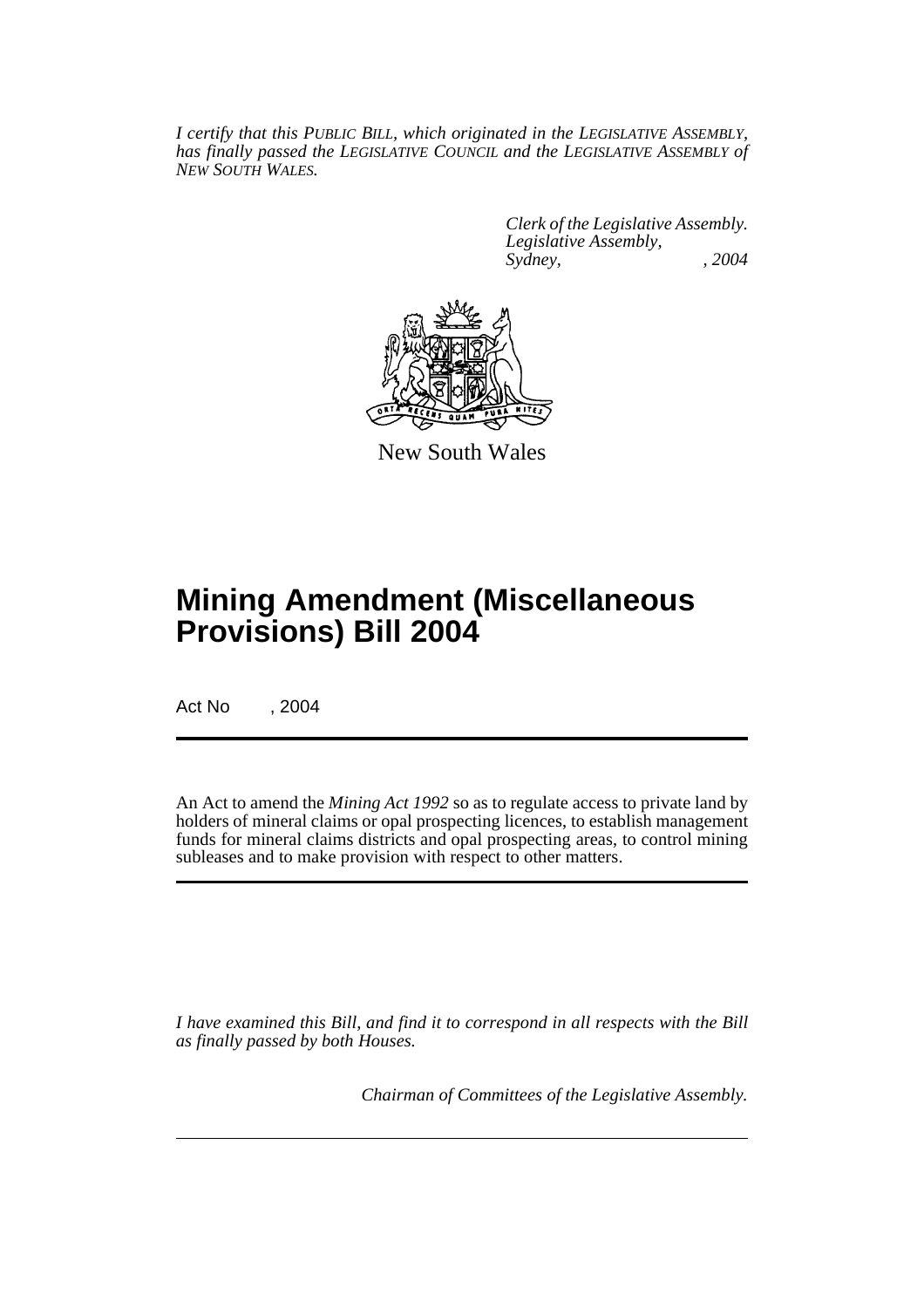# **The Legislature of New South Wales enacts:**

# **1 Name of Act**

This Act is the *Mining Amendment (Miscellaneous Provisions) Act 2004*.

# **2 Commencement**

This Act commences on a day or days to be appointed by proclamation.

# **3 Amendment of Mining Act 1992 No 29**

The *Mining Act 1992* is amended as set out in Schedule 1.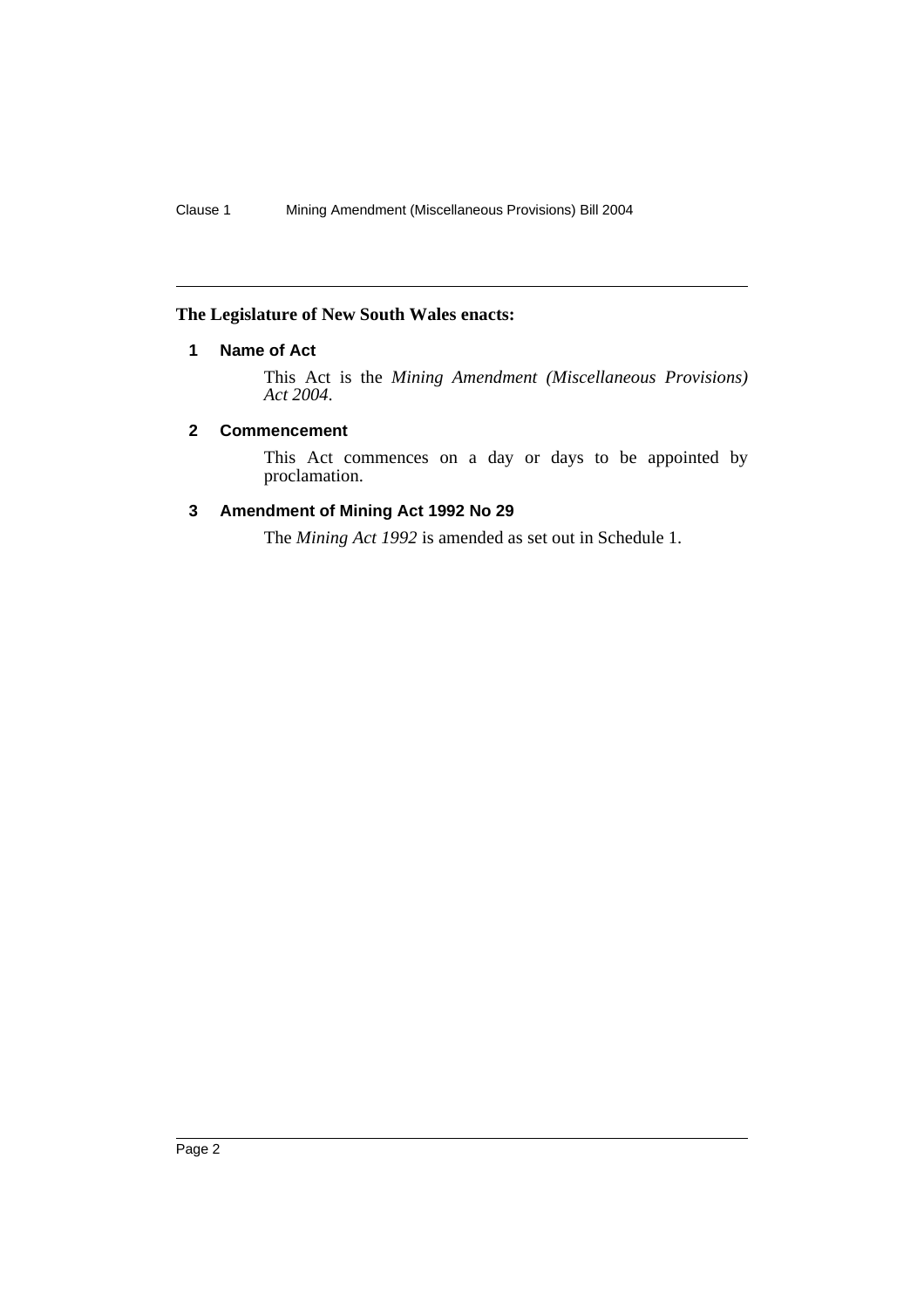Amendments **Amendments** Schedule 1

(Section 3)

# **Schedule 1 Amendments**

# **[1] Section 12 Fossicking**

Omit ", unless it is so held for grazing purposes" from section 12 (2A) (a).

# **[2] Part 5, Division 5**

Insert after Division 4:

# **Division 5 Subleasing of mining leases**

#### **83A Subleases not to exceed 100 hectares in area**

- (1) A mining sublease that purports to have effect in relation to more than the prescribed area of the land the subject of its head lease is void for all purposes, both in relation to the land the subject of its head lease and any other land in respect of which the mining sublease purports to have effect.
- (2) This section does not apply:
	- (a) if the holder of the head lease is a body corporate and the holder of the mining sublease is a subsidiary of the body corporate within the meaning of the *Corporations Act 2001* of the Commonwealth, or
	- (b) if the mining sublease is exempt from the operation of this section by an order in force under subsection (3), or
	- (c) if the mining sublease is exempt from the operation of this section by the regulations.
- (3) The Minister may, by order in writing, exempt a mining sublease from the operation of this section.
- (4) In this section:

*head lease* means the mining lease under which a mining sublease is granted.

*mining sublease* means any instrument in the nature of a sublease or sublicence by which the holder of a mining lease:

- (a) assigns, or purports to assign, to another person for a limited period, or
- (b) permits, or purports to permit, another person to exercise for a limited period,

any of the rights conferred by the mining lease.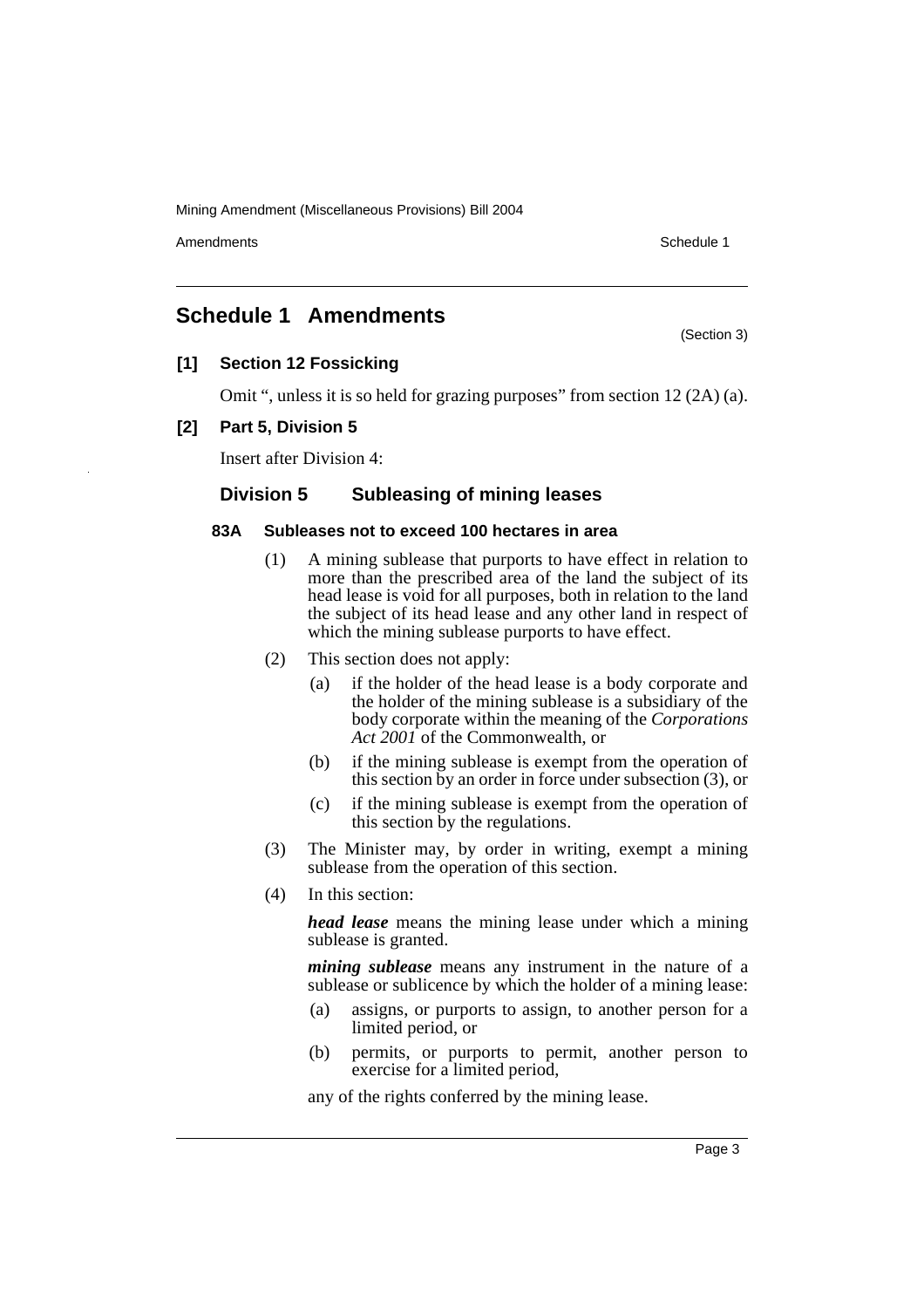Schedule 1 Amendments

*prescribed area*, in relation to land the subject of a mining sublease, means:

- (a) except as provided by paragraph (b), 100 hectares, or
- (b) if any other mining sublease has effect in relation to land the subject of the same head lease, 100 hectares less the total area of land in relation to which each other mining sublease has effect.

# **[3] Section 112 Rights of way**

Omit "marked out under".

Insert instead "indicated or described as referred to in".

### **[4] Section 161 Registration of certain interests**

Insert after section 161 (7):

(7A) In particular, the registration of a mining sublease (within the meaning of section 83A) does not give any interest under the sublease any greater effect than it would otherwise have.

#### **[5] Section 164**

Omit the section. Insert instead:

#### **164 Rights of way**

- (1) The holder of an authority is entitled to a right of way (to be indicated or described in the manner prescribed by the regulations) between the land subject to the authority and a public road.
- (2) The route of a right of way should, wherever practicable, follow the route of existing roads or tracks (particularly, in the case of land in the Western Division, those the subject of special easements under section 35S of the *Western Lands Act 1901*).
- (3) The holder of the authority:
	- (a) must ensure that substantial gates or grids (or, if the landholder of the land so requires, gates and grids) are placed wherever fences are intersected by the right of way, or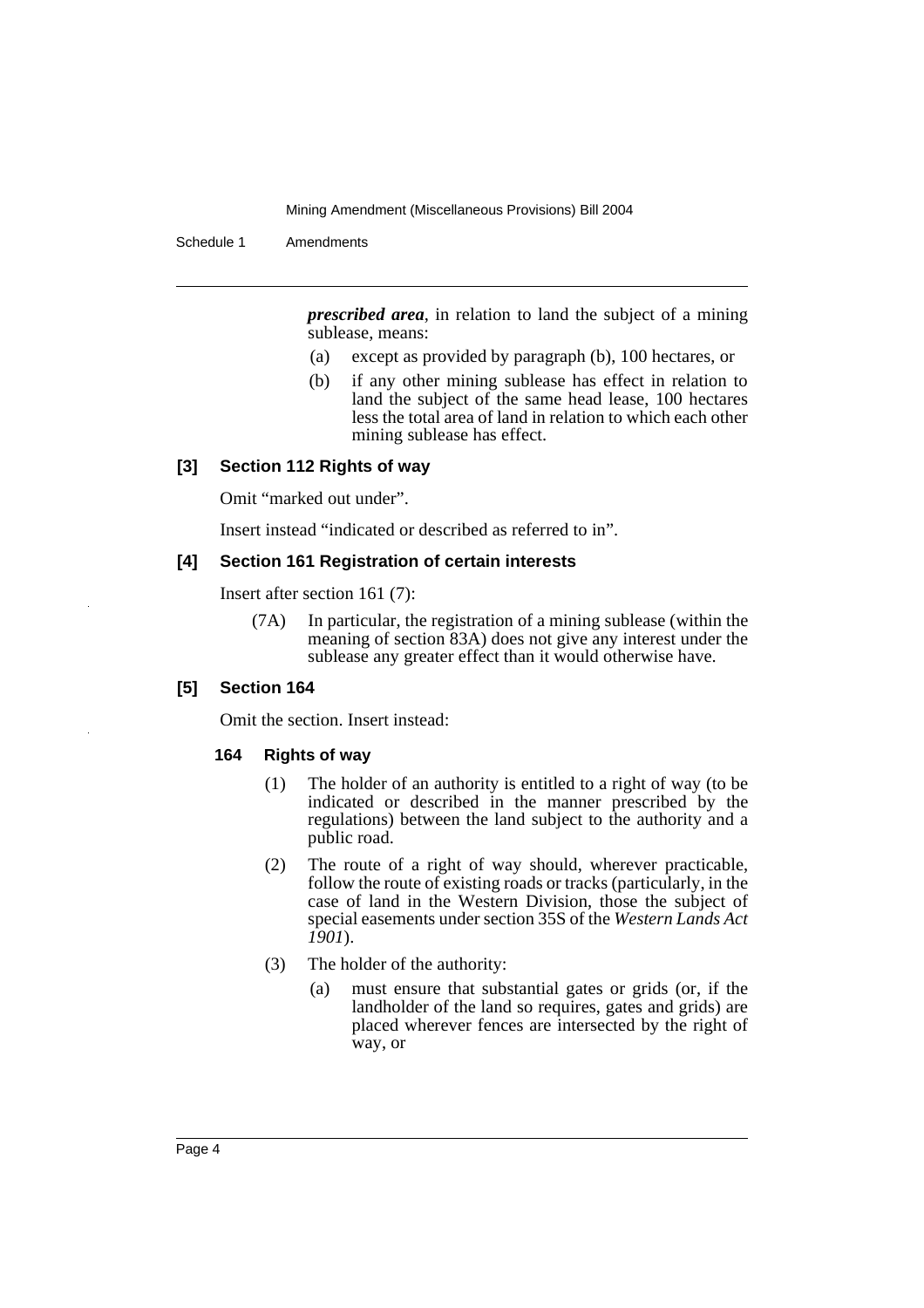Amendments **Amendments** Schedule 1

- (b) if those fences are rabbit-proof, marsupial-proof or dog-proof fences, must ensure that rabbit-proof, marsupial-proof or dog-proof gates are placed at all such intersections.
- (4) Any such gate or grid must be of a design and construction that is adequate to prevent stock from straying.
- (5) The costs of installing and maintaining any gates or grids required by this section are to be borne by the holder of the authority.
- (6) A right of way is subject to such conditions as to its exercise, and to such exceptions as to the land over which it may be exercised, as may be prescribed by the regulations or as may be imposed by a warden pursuant to an inquiry under subsection (7).
- (7) A warden may hold an inquiry into any matter arising under, or in connection with, a right of way conferred by this section.
- (8) Such an inquiry may be held on the warden's own motion or on the application of any landholder affected by, or the holder of any authority entitled to, the right of way.

# **[6] Section 171**

Omit the section. Insert instead:

#### **171 Certain claims for damages prohibited**

No action lies against the Crown, the Minister or any person administering this Act in respect of any injury or loss suffered or incurred in relation to the exercise of any right conferred by an authority.

# **[7] Section 173A**

Insert after section 173:

#### **173A Ancillary orders**

(1) The Director-General may, by order published in the Gazette, prohibit, either indefinitely or until a specified date, the lodging of applications for mineral claims over specified land in a mineral claims district.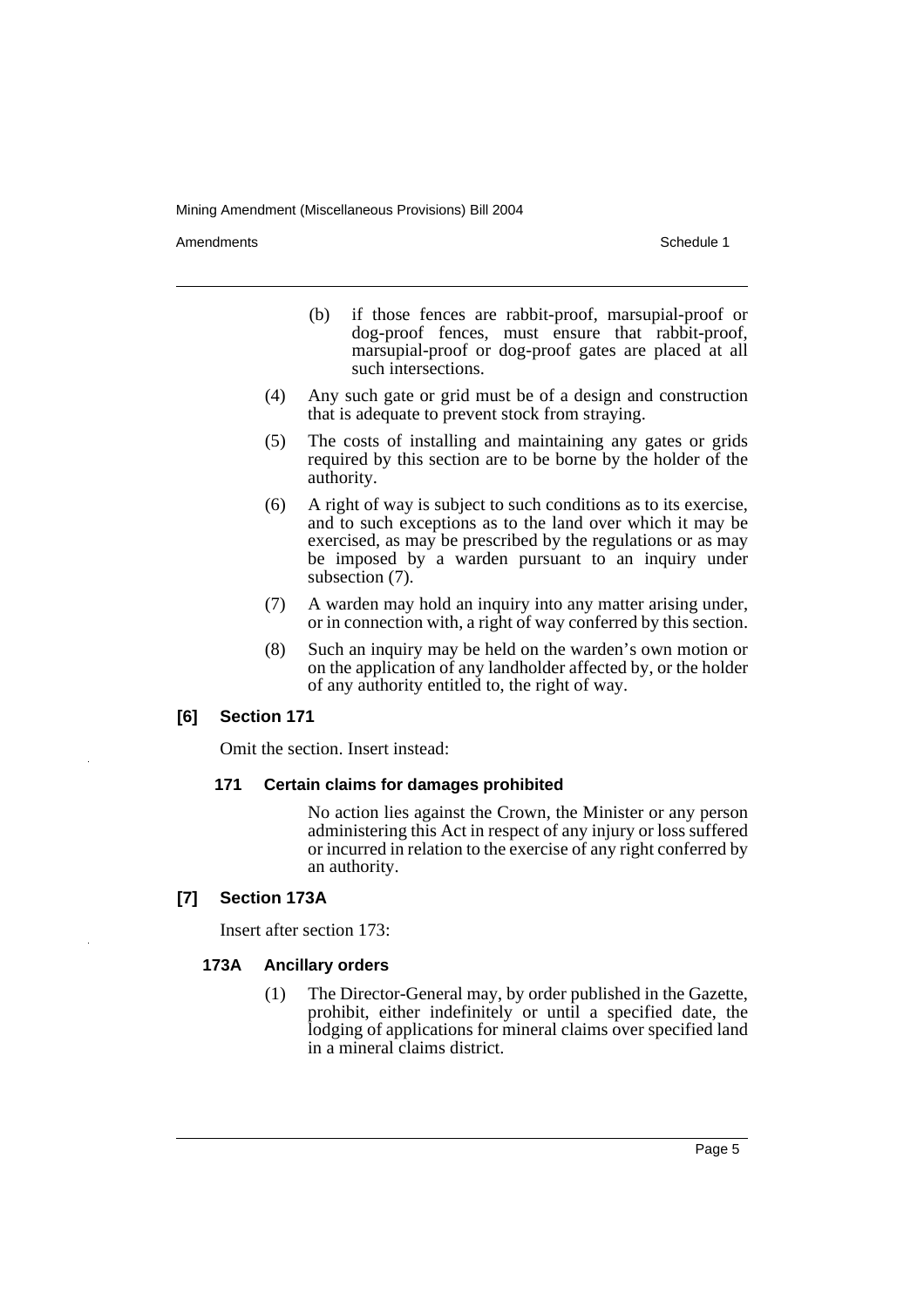Schedule 1 Amendments

- (2) The Director-General may, by order published in the Gazette, constitute any land in a mineral claims district as a preserved mining field and may, by the same or a subsequent order so published, name the preserved mining field and fix its boundaries.
- (3) An order under this section may not be made with respect to land that is within an area for which a board of management is constituted under section 359 unless the Director-General:
	- (a) has notified the board of the proposed order, and
	- (b) has taken into consideration any submission made by the board in relation to the proposed order.

## **[8] Section 174 Notice of proposal to constitute mineral claims district**

Insert "to constitute a mineral claims district" after "recommendation" where firstly occurring in section 174 (1).

# **[9] Section 175 Special conditions**

Insert after section 175 (2) (h):

(h1) the levies payable in respect of mineral claims and the purposes for which those levies may be applied,

# **[10] Section 175 (2A)**

Insert after section 175 (2):

(2A) The conditions may vary by reference to specified matters including, in particular, by reference to whether or not the proposed claim area is within a preserved mining field.

# **[11] Section 178 Application for granting of mineral claim**

Insert after section 178 (2):

(3) An application for a mineral claim may not be lodged with respect to land over which the lodging of such an application is prohibited by an order in force under section 173A (1).

# **[12] Section 188 Dwelling-houses, gardens and improvements**

Insert after section 188 (2):

- (2A) A mineral claim may not be granted over land:
	- (a) which is within a preserved mining field, and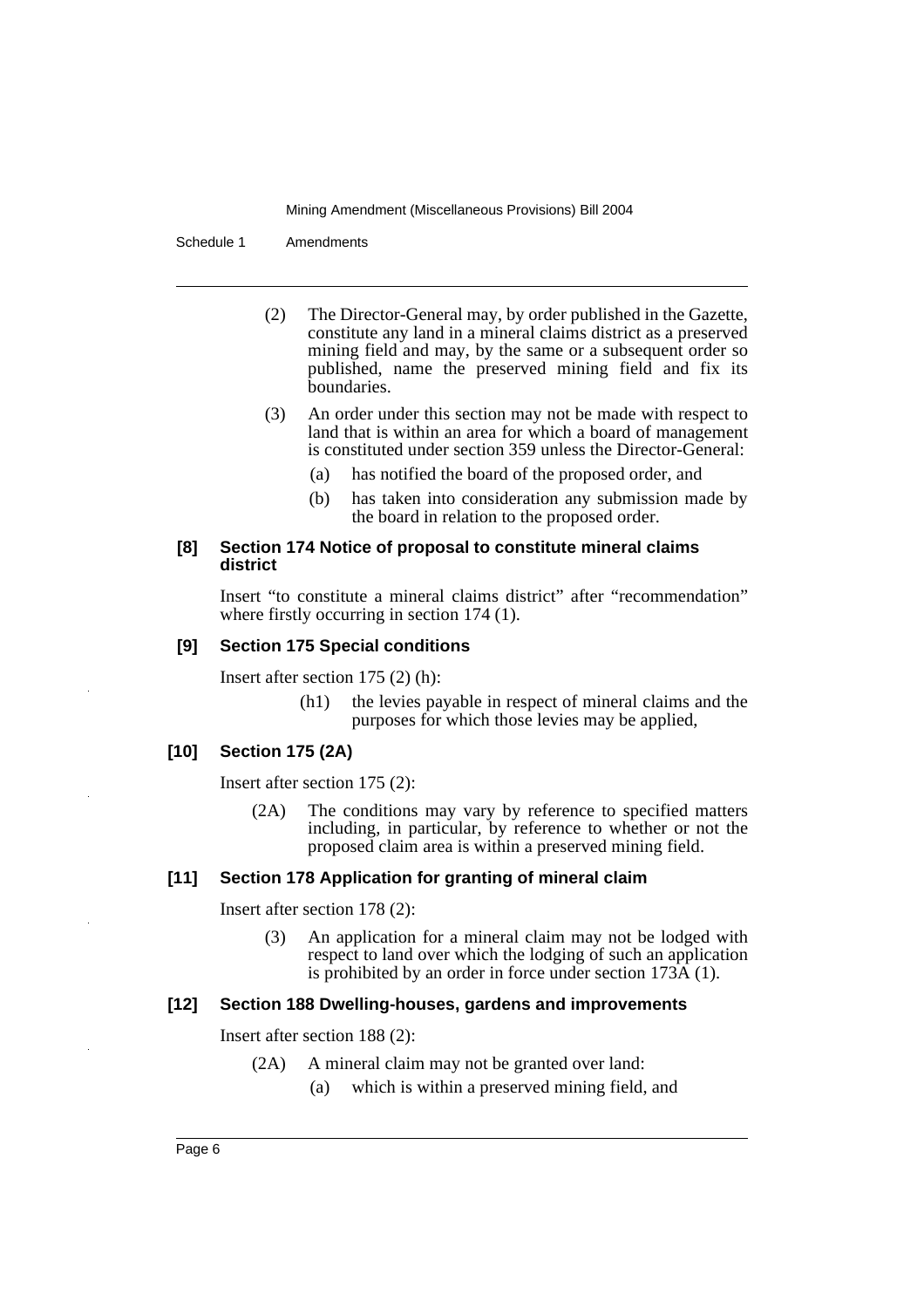Amendments **Amendments** Schedule 1

- (b) which is privately owned land (that is, land that is not Crown land) or is Crown land held under a lease for residential purposes under the *Western Lands Act 1901*, and
- (c) within which is situated a dwelling-house that is the principal place of residence of its occupier,

except with the written consent of both the owner and the occupier of the dwelling-house.

(2B) Subsection (1) does not apply to land referred to in subsection (2A).

# **[13] Section 188 (4)**

Omit "Subsection (1) does not".

Insert instead "Subsections (1) and (2A) do not".

# **[14] Section 188 (5)**

Insert "or (2A)" after "subsection (1)".

# **[15] Section 190 Power of mining registrar in relation to applications**

Insert "or in relation to some opal prospecting licence or licences, whether under section 228 or 232A, held by the same person" after "section 195A," in section 190 (4A).

# **[16] Section 192 Conditions of mineral claim**

Omit section 192 (1) (a). Insert instead:

- (a) in the case of a mineral claim that is granted over land within a mineral claims district:
	- (i) any special conditions that apply to the land, and
	- (ii) the conditions imposed on the holder of the claim under section  $21\bar{1}$  as to his or her exercise of any right of way under that section in respect of the claim area, and
	- (iii) the conditions to which the holder of the claim is subject pursuant to any registered access management plan in force in respect of that land, and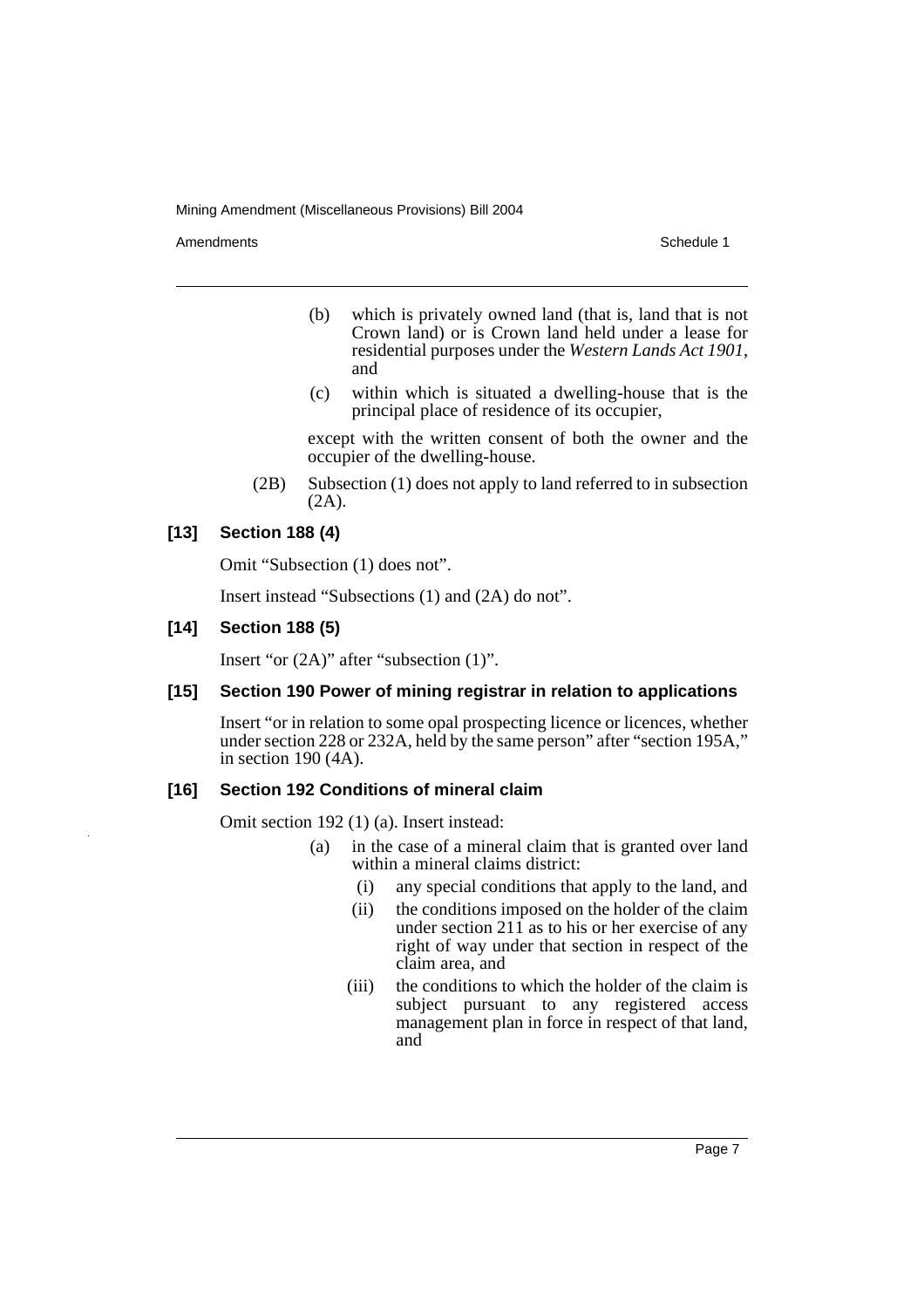Schedule 1 Amendments

(iv) such other conditions (not inconsistent with the conditions referred to in subparagraphs (i), (ii) and (iii)) as the mining registrar may impose, and

#### **[17] Section 195A Amendment of mineral claim in respect of certain conditions**

Insert after section 195A (3):

(3A) A single security may be given and maintained in relation to both mineral claims and opal prospecting licences held by the same person.

## **[18] Section 211**

Omit the section. Insert instead:

#### **211 Rights of way**

- (1) The holder of a mineral claim is entitled to a right of way (to be indicated or described in the manner prescribed by the regulations) between the claim area and a public road.
- (2) The route of a right of way:
	- (a) should, wherever practicable, follow the route of existing roads or tracks (particularly, in the case of land in the Western Division, those the subject of special easements under section 35S of the *Western Lands Act 1901*), and
	- (b) in the case of land within a mineral claims district, must accord with the provisions of any registered access management plan applying to the land.
- (3) The holder of the mineral claim:
	- (a) must ensure that substantial gates or grids (or, if the landholder of the land so requires, gates and grids) are placed wherever fences are intersected by the right of way, or
	- (b) if those fences are rabbit-proof, marsupial-proof or dog-proof fences, must ensure that rabbit-proof, marsupial-proof or dog-proof gates are placed at all such intersections.
- (4) Any such gate or grid must be of a design and construction that is adequate to prevent stock from straying.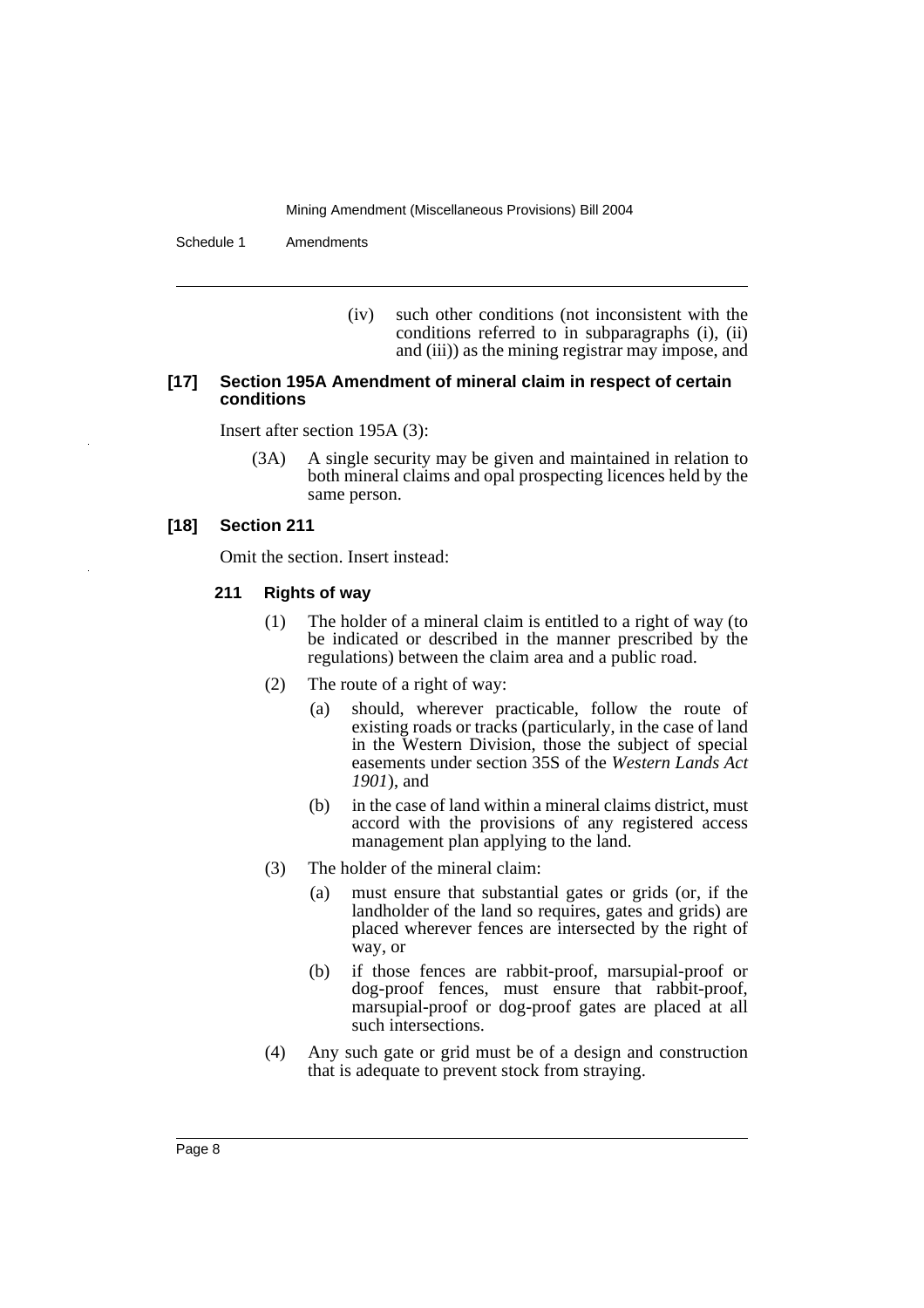Amendments **Amendments** Schedule 1

- (5) The costs of installing and maintaining any gates or grids required by this section are to be borne by the holder of the mineral claim.
- (6) A right of way is subject to such conditions as to its exercise, and to such exceptions as to the land over which it may be exercised:
	- (a) as may be prescribed by the regulations, or
	- (b) in the case of land within a mineral claims district, as may be specified in any registered access management plan applying to the land, or
	- (c) as may be imposed by a warden pursuant to an inquiry under subsection (7).
- (7) A warden may hold an inquiry into any matter arising under, or in connection with, a right of way conferred by this section.
- (8) Such an inquiry may be held on the warden's own motion or on the application of any landholder affected by, or the holder of any mineral claim entitled to, the right of way.
- (9) In the case of land within a mineral claims district, the conditions imposed by a warden pursuant to an inquiry under subsection  $(7)$  must not be inconsistent with the conditions specified in any registered access management plan applying to the land.

# **[19] Section 218**

Omit the section. Insert instead:

#### **218 Certain claims for damages prohibited**

No action lies against the Crown, the Minister or any person administering this Act in respect of any injury or loss suffered or incurred in relation to the exercise of any right conferred by a mineral claim.

#### **[20] Section 219A**

Insert after section 219:

#### **219A Mineral claims district management fund**

(1) For each mineral claims district there is to be established a district management fund into which are to be paid: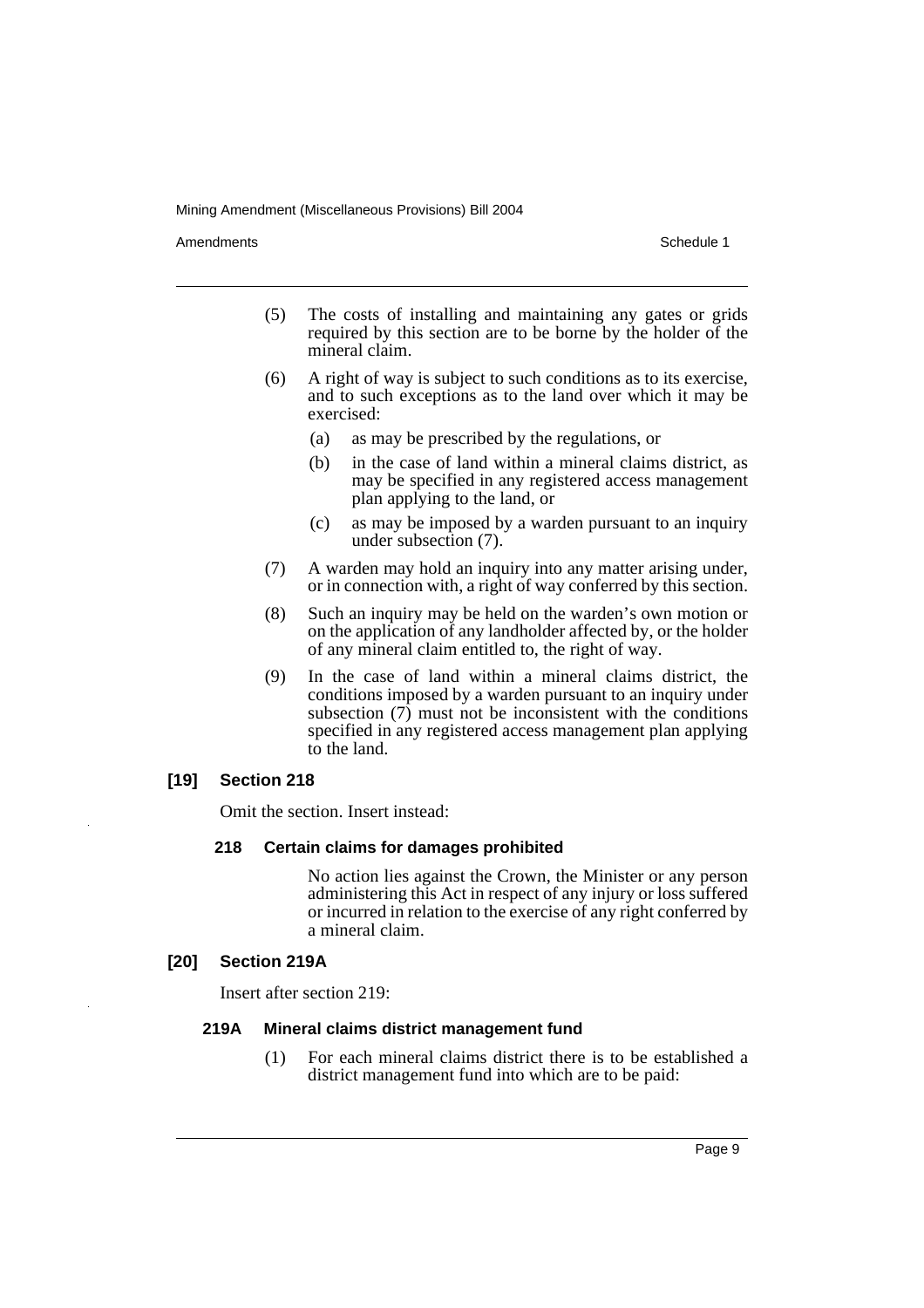Schedule 1 Amendments

- (a) all levies paid in accordance with a condition referred to in section 175 (2) (h1) in respect of mineral claims granted or renewed over land within the district, and
- (b) the proceeds of investment of money in the fund, and
- (c) such other money as is required or permitted to be paid into the fund.
- (2) Money in any such fund may be used:
	- (a) for any purpose specified in a condition referred to in section  $175$  (2) (h1) as a purpose for which levies referred to in that paragraph may be applied, and
	- (b) to cover the costs of administering the fund.
- (3) Money received for payment into a fund established under this section is to be paid into an account kept, for the purposes of the fund, in an authorised deposit-taking institution.
- (4) A fund established under this section in relation to a mineral claims district is to be administered by the Director-General.

# **[21] Section 223A**

Insert after section 223:

# **223A Special conditions**

- (1) The Minister may, by order published in the Gazette, specify special conditions that are to apply to opal prospecting licences granted over land within any specified opal prospecting area.
- (2) Without limiting the generality of subsection (1), the conditions that may be specified in an order under this section include conditions as to the following matters:
	- (a) the areas in which prospecting operations in respect of an opal prospecting block are prohibited,
	- (b) the nature and extent of prospecting operations that may be carried out in respect of opal prospecting blocks,
	- (c) the levies payable in respect of opal prospecting licences and the purposes for which those levies may be applied,
	- (d) the security deposits to be lodged in respect of the granting of opal prospecting licences,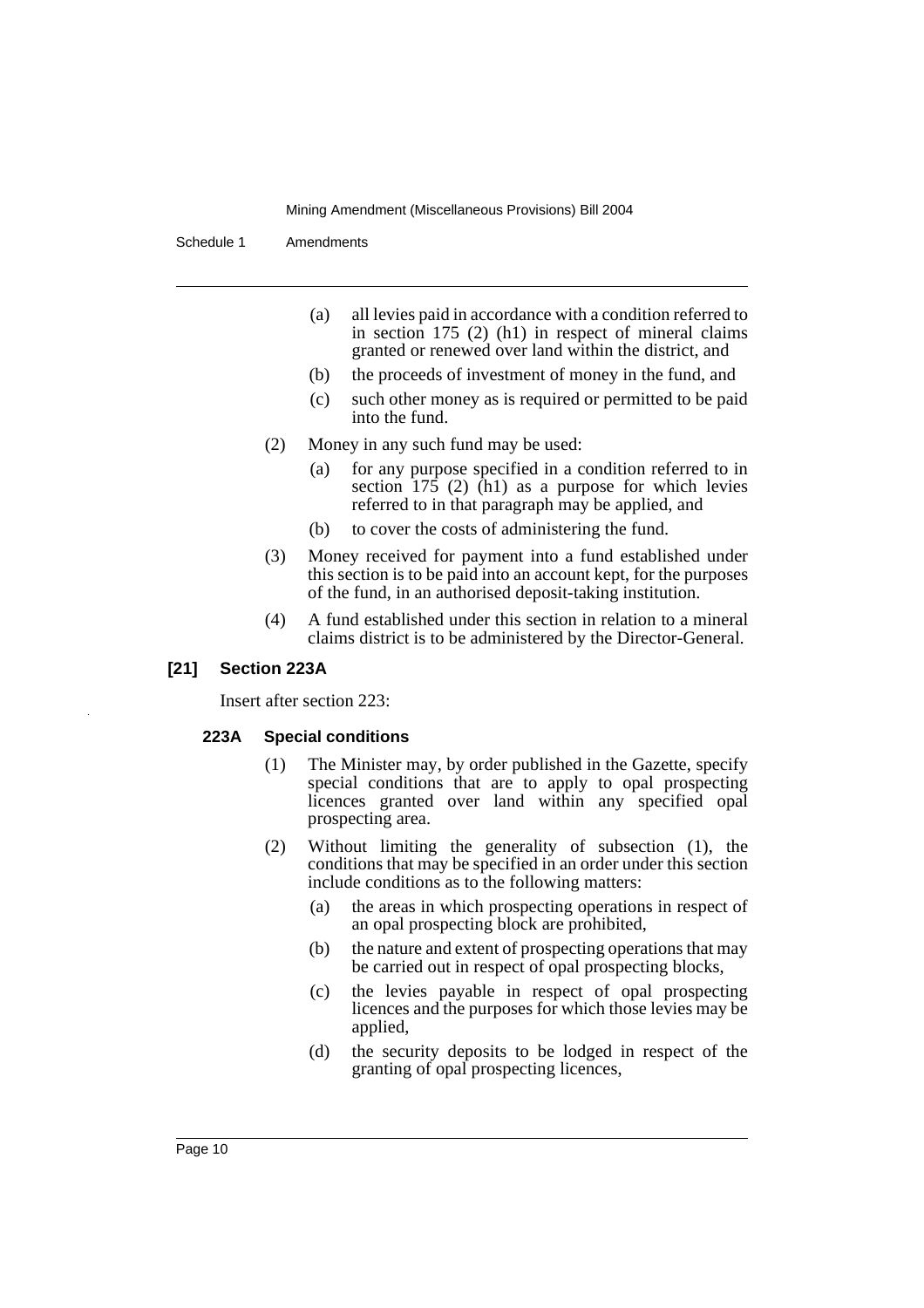Amendments **Schedule 1** and the set of the set of the set of the set of the set of the set of the set of the set of the set of the set of the set of the set of the set of the set of the set of the set of the set of the set

- (e) the compensation payable in respect of the carrying out of prospecting operations under opal prospecting licences.
- (f) the obligations of holders of opal prospecting licences as to the rehabilitation of land on which prospecting operations have been carried out,
- (g) the program of work to be carried out under an opal prospecting licence,
- (h) the amount of money to be expended on prospecting,
- (i) such other matters as the Minister considers appropriate.

# **[22] Section 225 Map of opal prospecting area to be prepared**

Insert "and" after "granted," in section 225 (1) (a) (v).

# **[23] Section 225 (1) (a) (vi)**

Omit the subparagraph.

# **[24] Section 225 (2) (c)**

Omit "granted, or". Insert instead "granted.".

# **[25] Section 225 (2) (d)**

Omit the paragraph.

# **[26] Section 228 Power of mining registrar in relation to applications**

Insert after section 228 (2):

(2A) An opal prospecting licence may not be granted until the appropriate opal prospecting licence fee (as determined under section 382A) has been paid for the grant of the licence.

# **[27] Section 228 (5)**

Insert "or in relation to some mineral claim or mineral claims, whether under section 190 or 195A, held by the same person" after "section 232A,".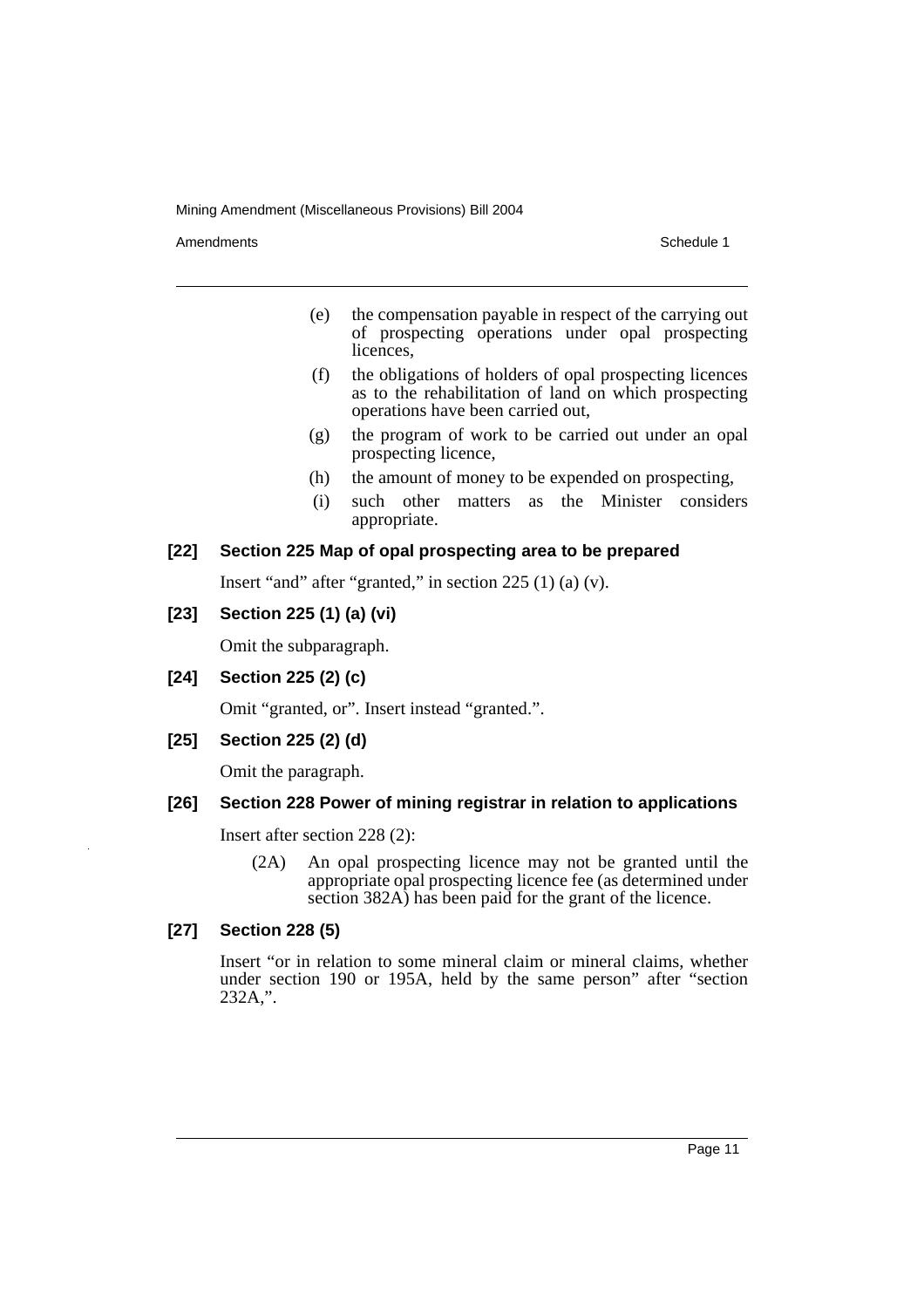Schedule 1 Amendments

# **[28] Section 229**

Omit the section. Insert instead:

#### **229 Conditions of licence**

An opal prospecting licence is subject to:

- (a) any special conditions that apply, pursuant to section 223A, to the opal prospecting block over which the licence is granted, and
- (b) the conditions imposed on the holder of the licence, pursuant to section 235C, as to his or her exercise of any right of way under that section in respect of the opal prospecting block over which the licence is granted, and
- (c) the conditions to which the holder of the licence is subject pursuant to any registered access management plan in force in respect of the opal prospecting block over which the licence is granted, and
- (d) such other conditions (not inconsistent with the conditions referred to in paragraphs (a), (b) and (c)) as the mining registrar may impose.

# **[29] Section 232 Rights under licence**

Insert after section 232 (1):

(1A) Despite subsection (1), the holder of an opal prospecting licence may not prospect for opals in any part of an opal prospecting block in respect of which prospecting is prohibited under section 223A.

## **[30] Section 232A Amendment of opal prospecting licence in respect of certain conditions**

Insert after section 232A (3):

(3A) A single security may be given and maintained in relation to both opal prospecting licences and mineral claims held by the same person.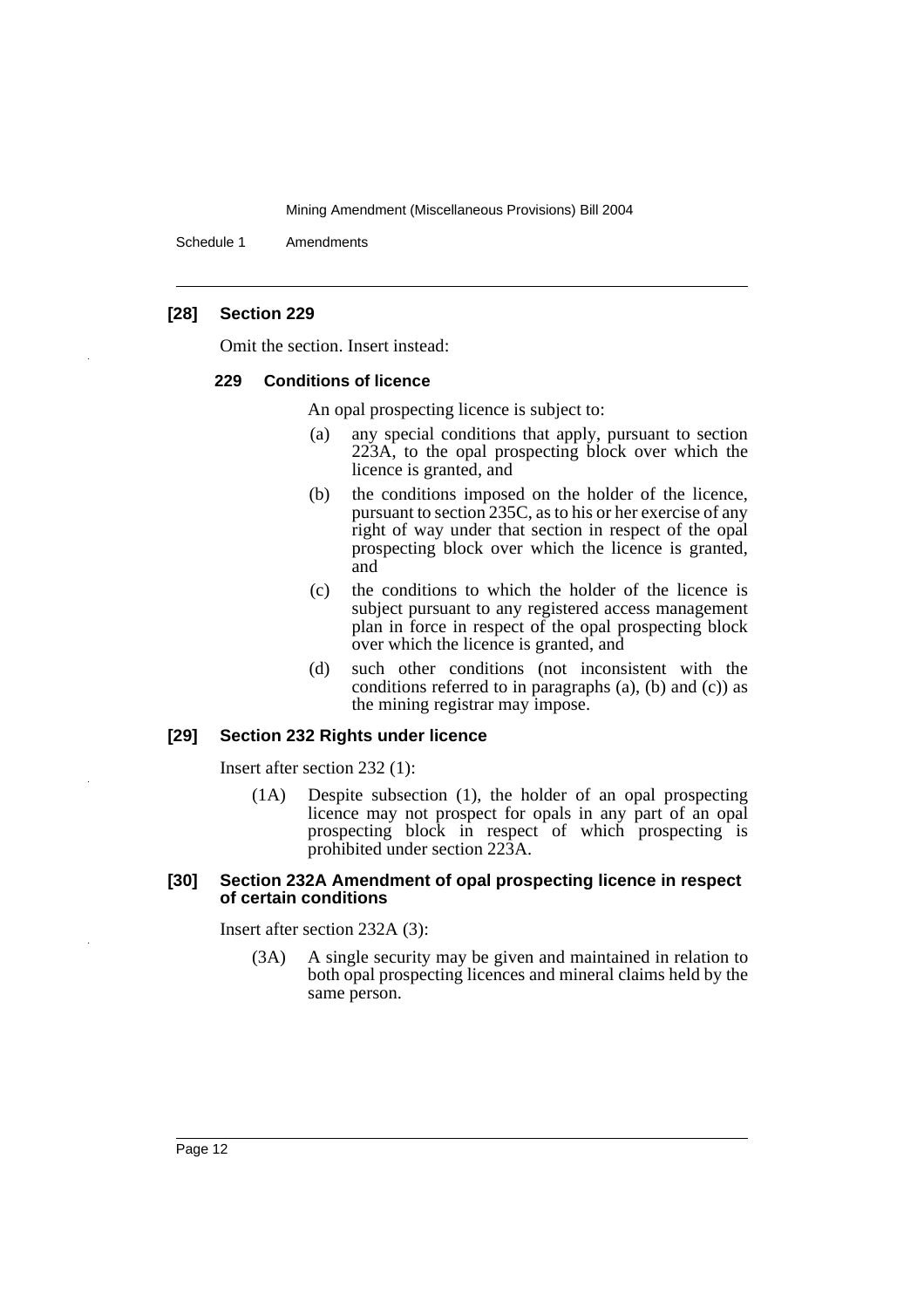Amendments **Amendments** Schedule 1

# **[31] Sections 235C–235E**

Insert after section 235B:

#### **235C Rights of way**

- (1) The holder of an opal prospecting licence is entitled to a right of way (to be indicated or described in the manner prescribed by the regulations) between the opal prospecting block and a public road.
- (2) The route of a right of way:
	- (a) should, wherever practicable, follow the route of existing roads or tracks (particularly, in the case of land in the Western Division, those the subject of special easements under section 35S of the *Western Lands Act 1901*), and
	- (b) must accord with the provisions of any registered access management plan applying to the land.
- (3) The holder of the opal prospecting licence:
	- (a) must ensure that substantial gates or grids (or, if the landholder of the land so requires, gates and grids) are placed wherever fences are intersected by the right of way, or
	- (b) if those fences are rabbit-proof, marsupial-proof or dog-proof fences, must ensure that rabbit-proof, marsupial-proof or dog-proof gates are placed at all such intersections.
- (4) Any such gate or grid must be of a design and construction that is adequate to prevent stock from straying.
- (5) The costs of installing and maintaining any gates or grids required by this section are to be borne by the holder of the opal prospecting licence.
- (6) A right of way is subject to such conditions as to its exercise, and to such exceptions as to the land over which it may be exercised:
	- (a) as may be prescribed by the regulations, or
	- (b) as may be specified in any registered access management plan applying to the land, or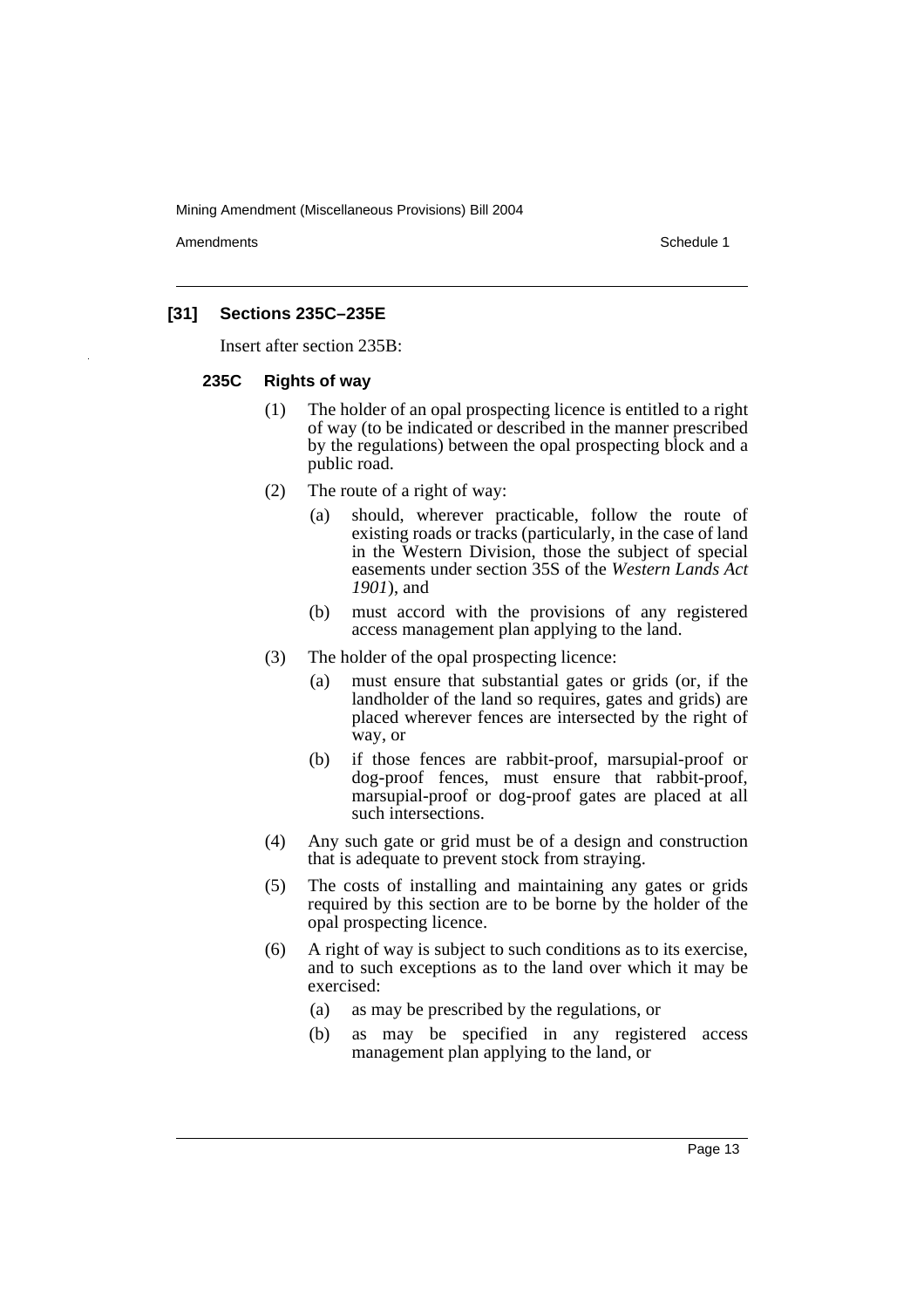Schedule 1 Amendments

- (c) as may be imposed by a warden pursuant to an inquiry under subsection (7).
- (7) A warden may hold an inquiry into any matter arising under, or in connection with, a right of way conferred by this section.
- (8) Such an inquiry may be held on the warden's own motion or on the application of any landholder affected by, or the holder of any opal prospecting licence entitled to, the right of way.
- (9) The conditions imposed by a warden pursuant to an inquiry under subsection (7) must not be inconsistent with the conditions specified in any registered access management plan applying to the land.

#### **235D Opal prospecting area management fund**

- (1) For each opal prospecting area there is to be established an area management fund into which are to be paid:
	- (a) all levies paid in accordance with a condition referred to in section 223A (2) (c) in respect of opal prospecting licences granted over land within the area, and
	- (b) the proceeds of investment of money in the fund, and
	- (c) such other money as is required or permitted to be paid into the fund.
- (2) Money in any such fund may be used:
	- (a) for any purpose specified in a condition referred to in section 223A (2) (c) as a purpose for which levies referred to in that paragraph may be applied, and
	- (b) to cover the costs of administering the fund.
- (3) Money received for payment into a fund established under this section is to be paid into an account kept, for the purposes of the fund, in an authorised deposit-taking institution.
- (4) A fund established under this section in relation to an opal prospecting area is to be administered by the Director-General.

# **235E Pending applications**

For the purposes of this Act, an application for an opal prospecting licence is pending from the time it is lodged under this Act until the time it is finally disposed of.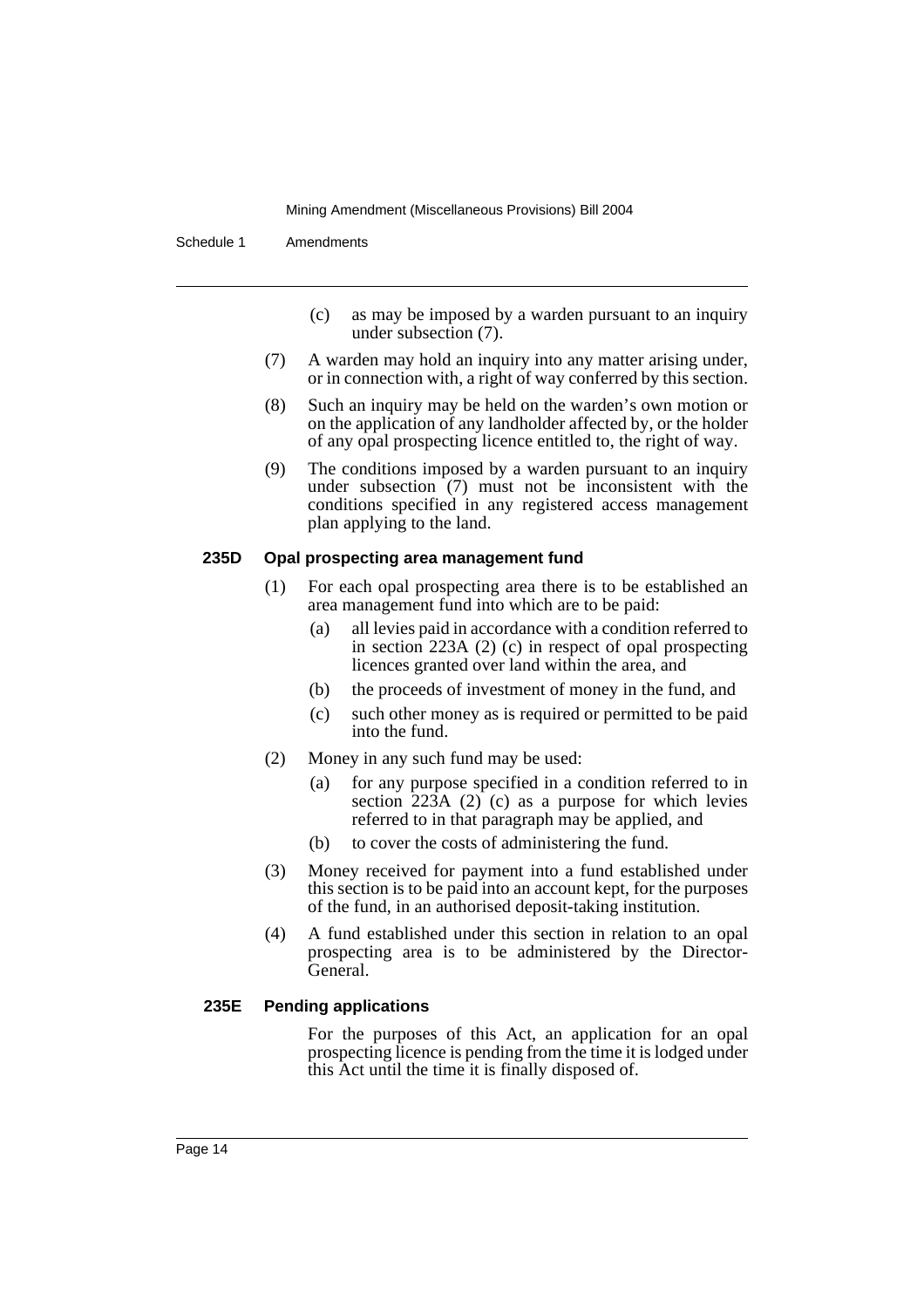Amendments **Amendments** Schedule 1

# **[32] Part 10A**

Insert after Part 10:

# **Part 10A Access management plans for smallscale titles**

## **236A Application of Part**

- (1) This Part applies to mineral claims and opal prospecting licences (referred to collectively as *small-scale titles*) with respect to land within an access management area.
- (2) This Part does not require an access management plan in respect of a landholder who is a native title holder if:
	- (a) the small-scale title concerned was granted or renewed after compliance with Subdivision P of Division 3 of Part 2 of the Commonwealth Native Title Act, and
	- (b) the grant or renewal of the title was not an act that attracted the expedited procedure under and within the meaning of that Subdivision.
- (3) This Part does not apply if:
	- (a) the small-scale title concerned was granted or renewed after compliance with a registered indigenous land use agreement under the Commonwealth Native Title Act, and
	- (b) the agreement provides that an access management plan is not required under this Part in respect of a landholder who is a native title holder.

# **236B Declared areas**

The Director-General may, by order published in the Gazette, constitute any land within a mineral claims district or opal prospecting area as an access management area and may, by the same or a subsequent order so published, name the area and fix its boundaries.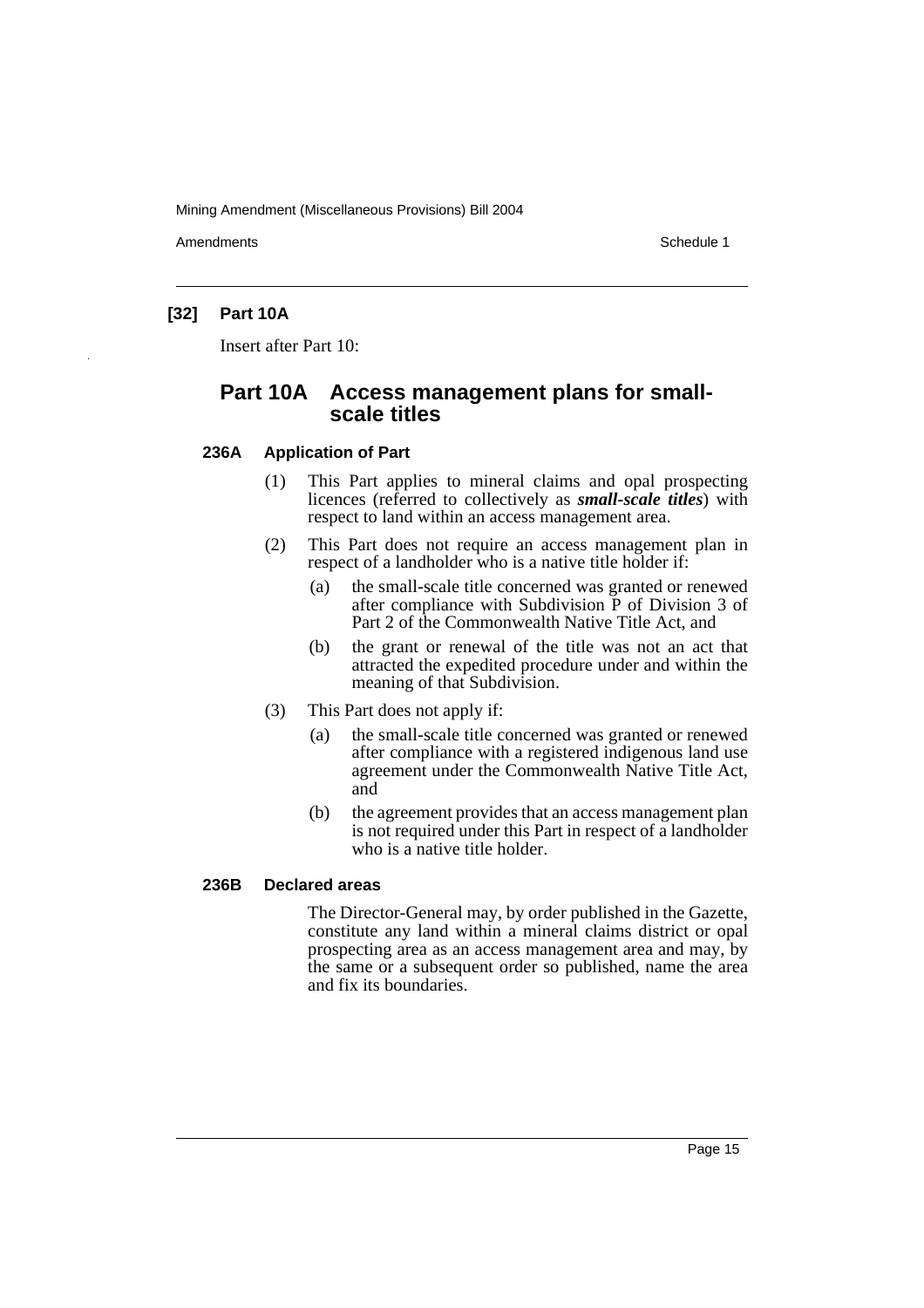Schedule 1 Amendments

#### **236C Alternative procedures for making access management plan**

An access management plan for land within an access management area:

- (a) may be agreed between a miners' representative and the landholder, or
- (b) may be determined by the Director-General or the Warden's Court,

either before or after small-scale titles are granted in relation to the land.

#### **236D Matters for which access management plan to provide**

- (1) An access management plan may make provision for or with respect to the following matters:
	- (a) the rights of access that the holder of a small-scale title has in relation to the land to which the plan applies, including rights in relation to:
		- (i) access points to the land, and
		- (ii) routes of access across the land, and
		- (iii) the manner in which, and the times at which, rights of access may be exercised,
	- (b) the conditions to which the holder of a small-scale title is subject in relation to his or her exercise of any such right of access, including conditions in relation to:
		- (i) maintaining routes of access, and
		- (ii) preserving the safety of persons and stock, and
		- (iii) avoiding interference with the land management practices being adopted in relation to the land affected by the right of way, and
		- (iv) environmental protection,
	- (c) the manner of resolving any dispute arising in connection with the plan,
	- (d) the manner of varying or replacing the plan,
	- (e) such other matters as the parties to the plan may agree to include in the plan.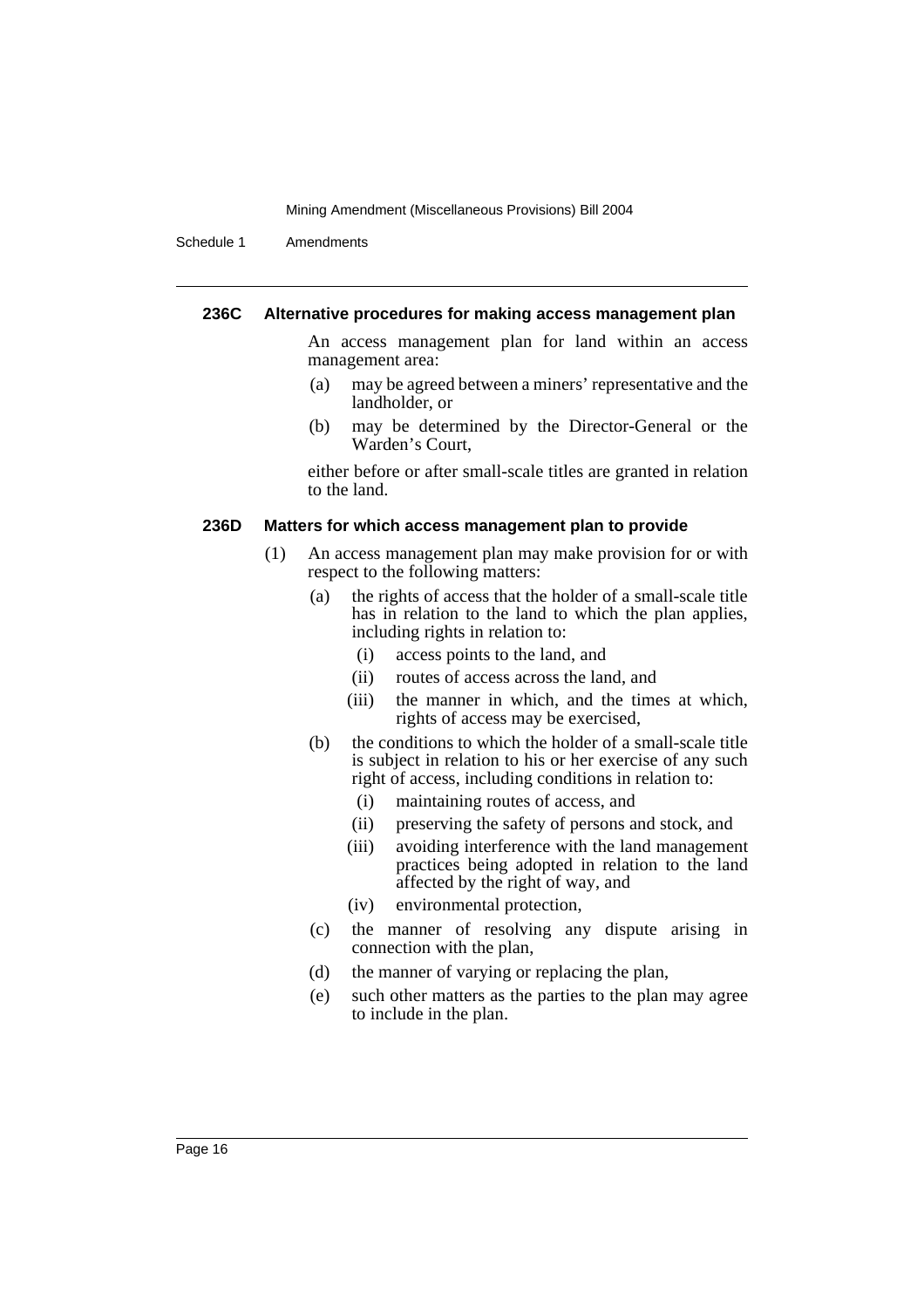Amendments **Amendments** Schedule 1

- (2) In the event of an inconsistency between:
	- (a) a provision of an access management plan, and
	- (b) a provision of this Act, the regulations or a condition of a small-scale title,

the provision referred to in paragraph (b) prevails.

#### **236E Miners' representative to seek access management plan**

- (1) A miners' representative may, by written notice served on a landholder, give notice of his or her intention to negotiate an access management plan in respect of the land.
- (2) The notice of intention to negotiate an access management plan must, in addition to stating that intention, contain:
	- (a) a plan and description of the area of land over which the access is sought, sufficient to enable the ready identification of that area, and
	- (b) a description of the mining or prospecting methods intended to be used in that area.
- (3) The miners' representative and the landholder may agree in writing on an access management plan.
- (4) An access management plan so agreed must be lodged with the Director-General for registration.

## **236F Determination of access management plan by Director-General**

- (1) If the miners' representative and the landholder are unable to agree on an access management plan within 60 days after notice of intention to negotiate such a plan is served under section 236E, either of them:
	- (a) may apply to the Director-General for a determination under this section, and
	- (b) in that event, must cause a copy of the application to be served on the other.
- (2) On receiving such an application, the Director-General may determine an access management plan for the land concerned.
- (3) Before making a determination under this section, the Director-General: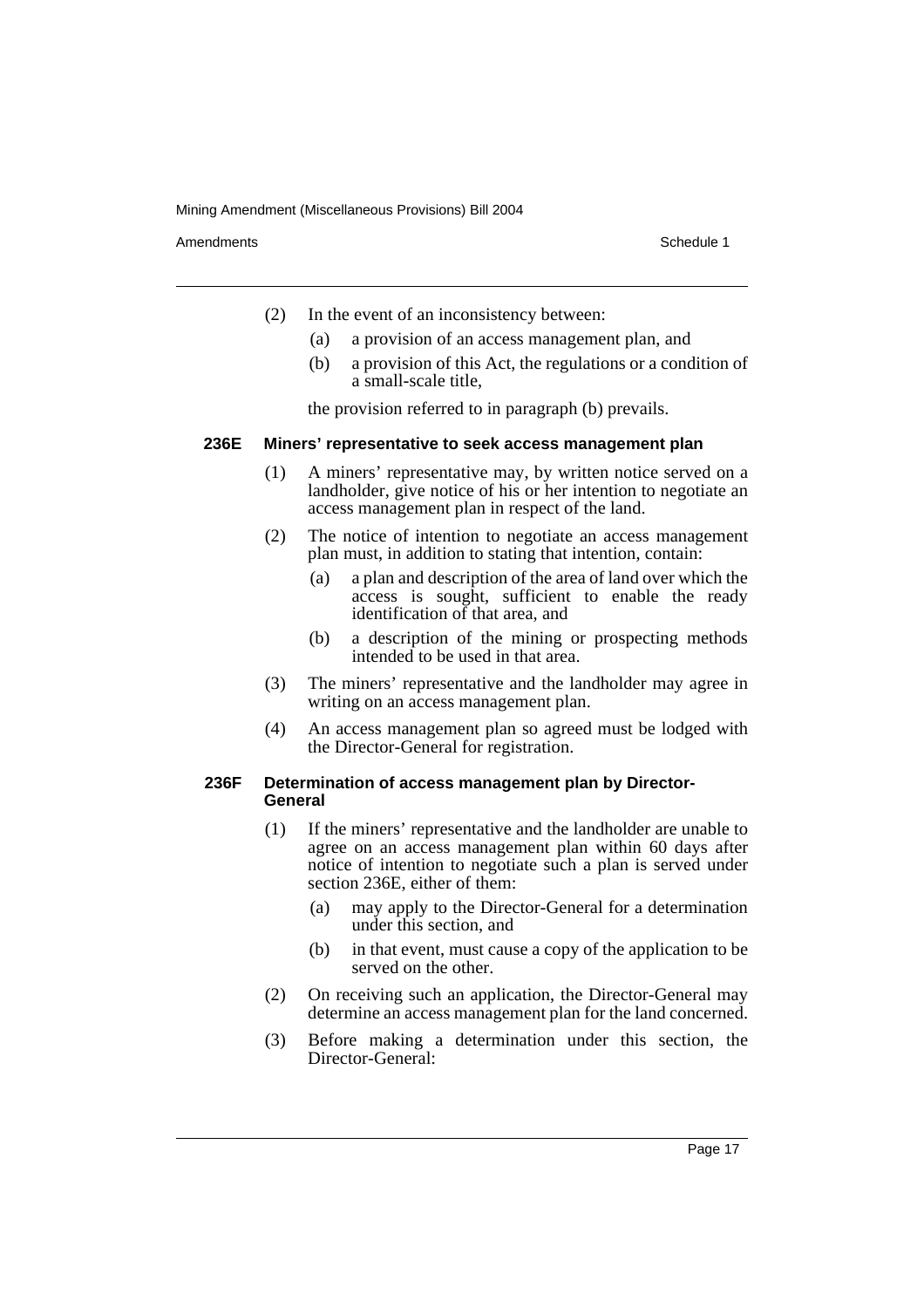Schedule 1 Amendments

- (a) must consult with the miners' representative and the landholder concerned, and
- (b) must give full consideration to any submissions arising from the consultation process.
- (4) On making a determination under this section, the Director-General must cause copies of the determination to be served on the landholder and the miners' representative.
- (5) At any time after receiving an application for determination of an access management plan, the Director-General:
	- (a) may decline to make such a determination, either generally or in relation to any particular matter, and
	- (b) in that event, must cause written notice of that fact to be served on the miners' representative and the landholder.

## **236G Determination of access management plan by Warden's Court**

- (1) If the Director-General has declined to make a determination under section 236F, either generally or in relation to a particular matter, either the landholder or the miners' representative:
	- (a) may apply to the Warden's Court for a determination under this section, either generally or in relation to that matter, as the case may be, and
	- (b) in that event, must cause copies of the application to be served on the landholder or miner's representative, as the case requires, and on the Director-General.
- (2) On receiving such an application, the Warden's Court is to hold an inquiry into the matter and, following the inquiry, is to determine an access management plan for the land concerned, as required by the application.
- (3) The Director-General is not a party to the proceedings before the Warden's Court, but may nevertheless make written submissions to the Warden's Court in relation to the proposed determination.
- (4) In making a decision under this section, the Warden's Court must give full consideration to any submissions made by the Director-General under subsection (3).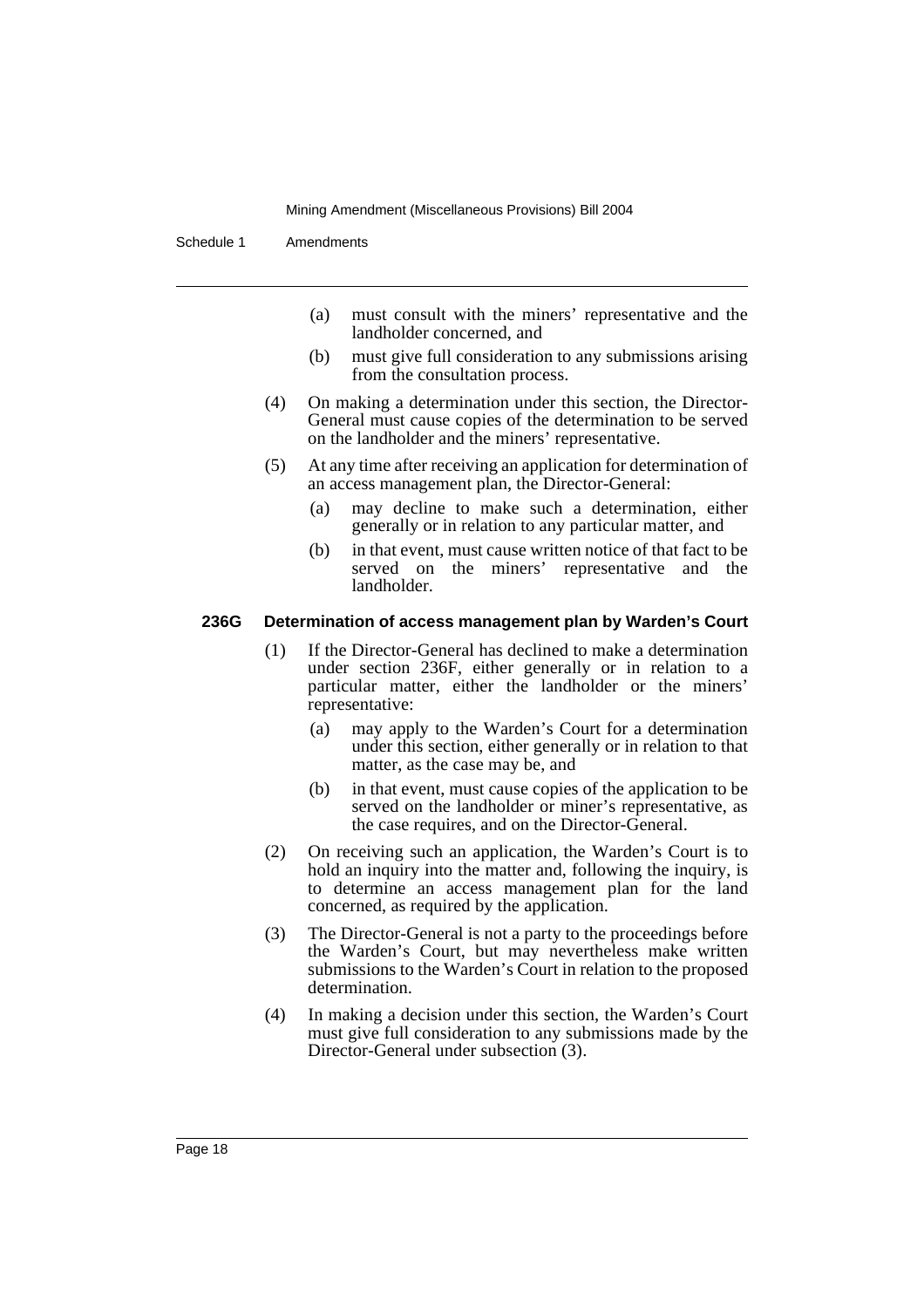Amendments **Amendments** Schedule 1

- (5) On making a determination under this section, the Warden's Court is to cause copies of the determination to be served on the landholder and the miners' representative.
- (6) Each party to proceedings under this section is to bear his or her own costs in relation to the proceedings.

#### **236H Review of Director-General's determination**

- (1) An application for the review of an access management plan determined under section 236F may be made to a Warden's Court by either the landholder or the miners' representative (the *parties to the determination*).
- (2) An application:
	- (a) must be accompanied by a copy of the determination to which it relates, together with a copy of any access management plan forming part of the determination, and
	- (b) must be filed in a Warden's Court within 14 days after a copy of the determination was served on the applicant.
- (3) The applicant must cause a copy of the application to be served on the Director-General and on each of the other parties to the determination.
- (4) The Director-General is not a party to the proceedings before the Warden's Court, but may nevertheless make written submissions to the Warden's Court in relation to the determination under review.
- (5) In making a decision under this section, the Warden's Court must give full consideration to any submissions made by the Director-General under subsection (4).
- (6) The decision of a Warden's Court on a review of a determination is final and is to be given effect to as if it were the determination of the Director-General under section 236F.
- (7) Each party to proceedings under this section is to bear his or her own costs in relation to the proceedings.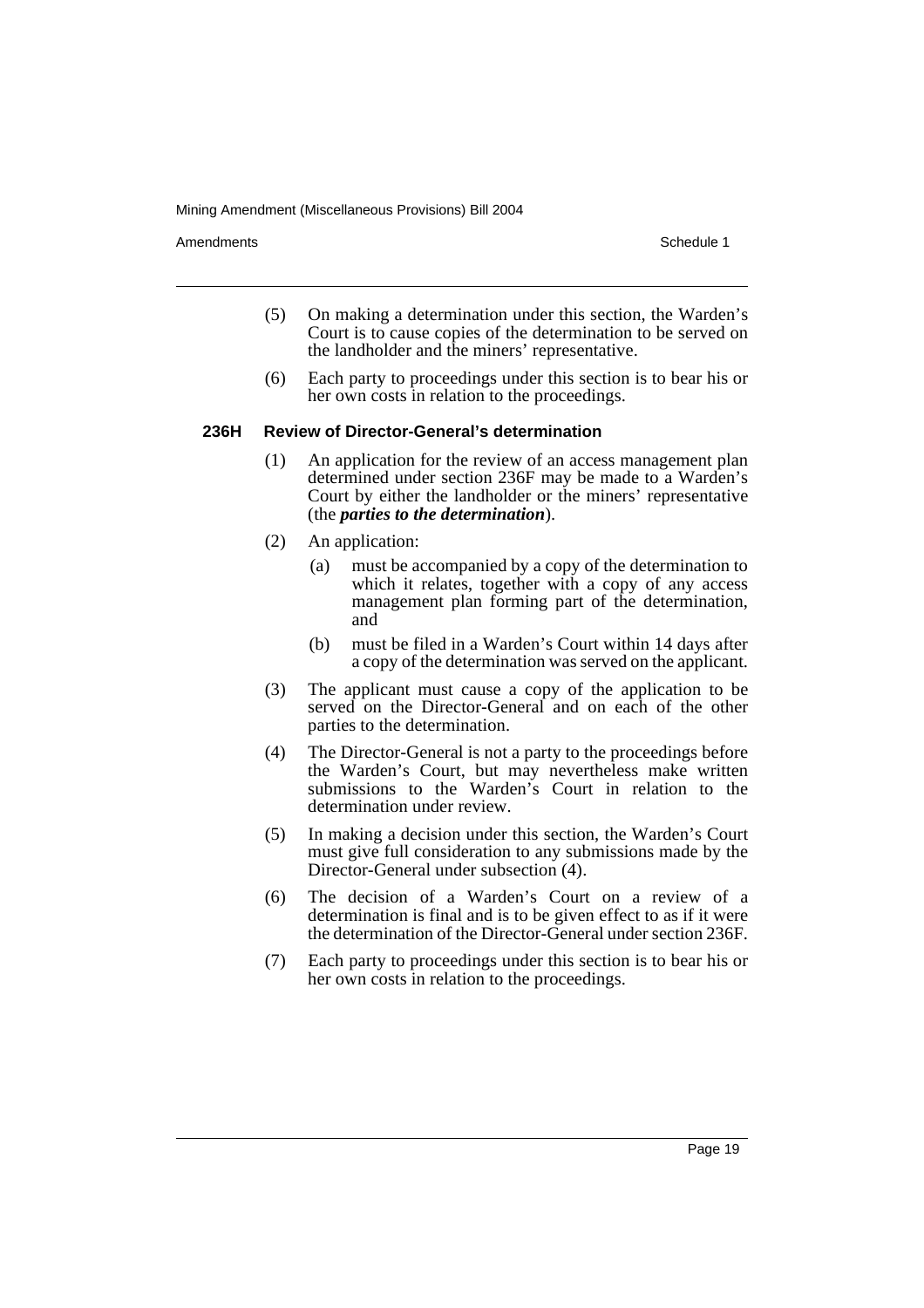Schedule 1 Amendments

#### **236I Registration of access management plans**

- (1) An access management plan agreed under section 236E or determined under section 236G must be registered by the Director-General as soon as practicable after it is lodged for registration.
- (2) An access management plan determined under section 236F must be registered by the Director-General:
	- (a) as soon as practicable after the expiry of the 14-day period referred to in section  $236H(2)$  (b), or
	- (b) if an application for a review of the determination is made to the Warden's Court within that period, as soon as practicable after the Warden's Court makes its decision on the application.

#### **236J Public notice of access management plans**

- (1) As soon as practicable after registering an access management plan, the Director-General must cause notice of that fact to be published in a local newspaper circulating in the area in which the land is situated.
- (2) The notice must identify the land to which the access management plan relates and indicate where copies of the access management plan may be inspected or purchased.
- (3) Copies of each registered access management plan must be kept available for inspection or purchase at the place or places indicated in the notice.

#### **236K Commencement and operation of access management plan**

- (1) An access management plan takes effect on the date on which notice of its registration is published under section 236J or on such later date as may be specified in the plan in that regard.
- (2) An access management plan does not apply to land within the claim area under a mineral claim, but does apply to land within an opal prospecting block.
- (3) An access management plan does not affect any right of way to which the holder of a small-scale title was entitled under section 211 or 235C immediately before the plan took effect, and does not affect any conditions imposed under section 211 or 235C on any such right of access.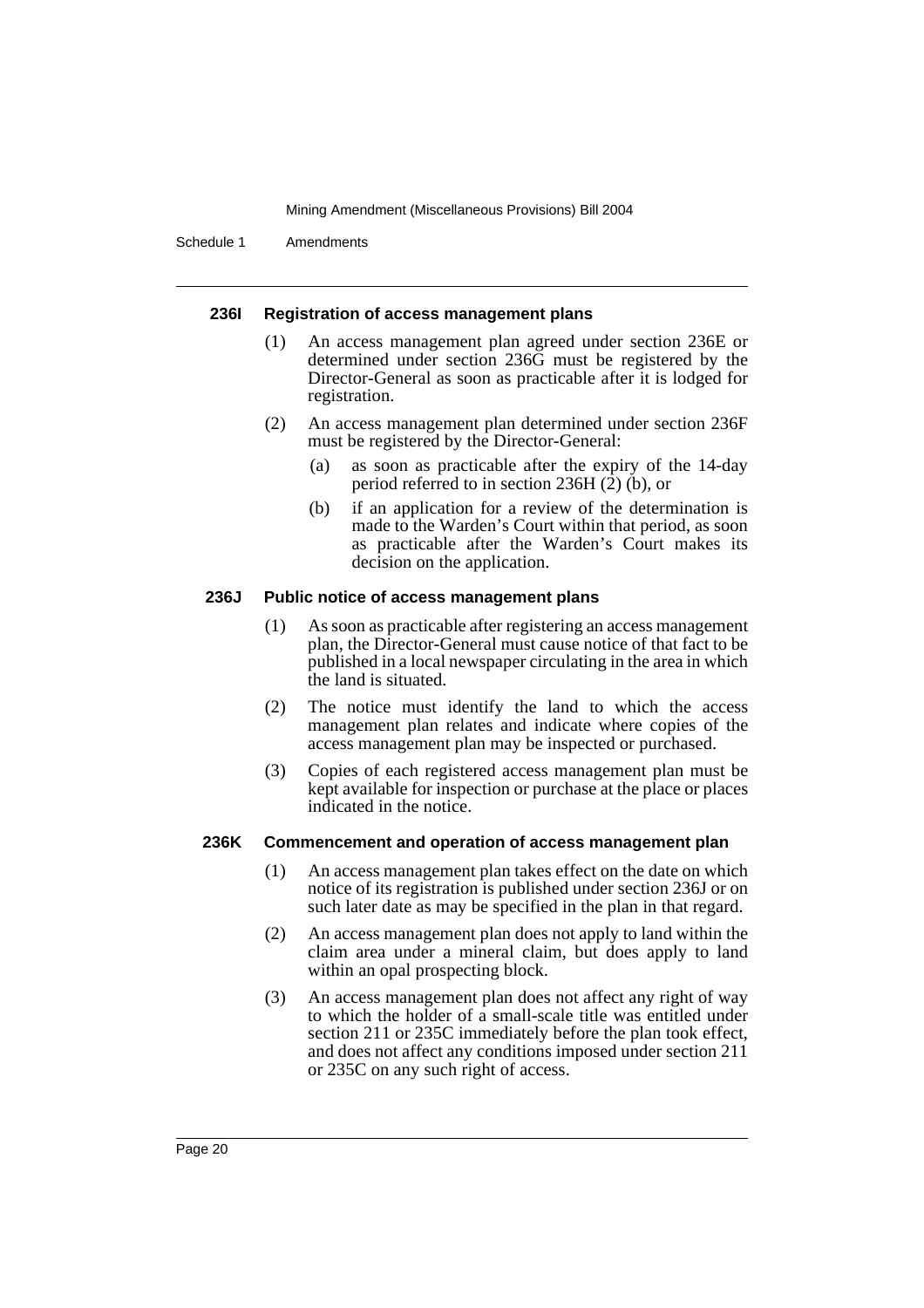Amendments **Amendments** Schedule 1

- (4) Subsection (3) ceases to have effect in relation to a smallscale title when the small-scale title ceases to have effect, and is not continued by any renewal of the small-scale title.
- (5) A later registered access management plan prevails over an earlier registered access management plan to the extent to which they relate to the same land.

#### **236L Replacement of access management plans**

- (1) An access management plan may, subject to its provisions, be replaced by a new access management plan with respect to the same land.
- (2) Despite subsection (1), an access management plan under section 236G or 236H may not be replaced by a new access management plan with respect to the same land except by leave of the Warden's Court.

#### **236M Duration of access management plans**

An access management plan does not run with the land and, unless sooner terminated, terminates:

- (a) if a landholder of the land to which it relates ceases to be a landholder of the land, or
- (b) on the death of a landholder of the land to which it relates.

# **[33] Section 254 Permit to enter land**

Omit section 254 (1) and (2). Insert instead:

- (1) Subject to the regulations, the Director-General may grant a permit to any person to enter any land so as to enable the person to inspect or mark out a proposed mineral claim, to inspect an opal prospecting block or to comply with the conditions of a mineral claim or opal prospecting licence.
- (2) Subject to the regulations, the holder of a permit under this section, and any employee or agent of the holder, may, in accordance with the permit:
	- (a) enter the land to which the permit relates, and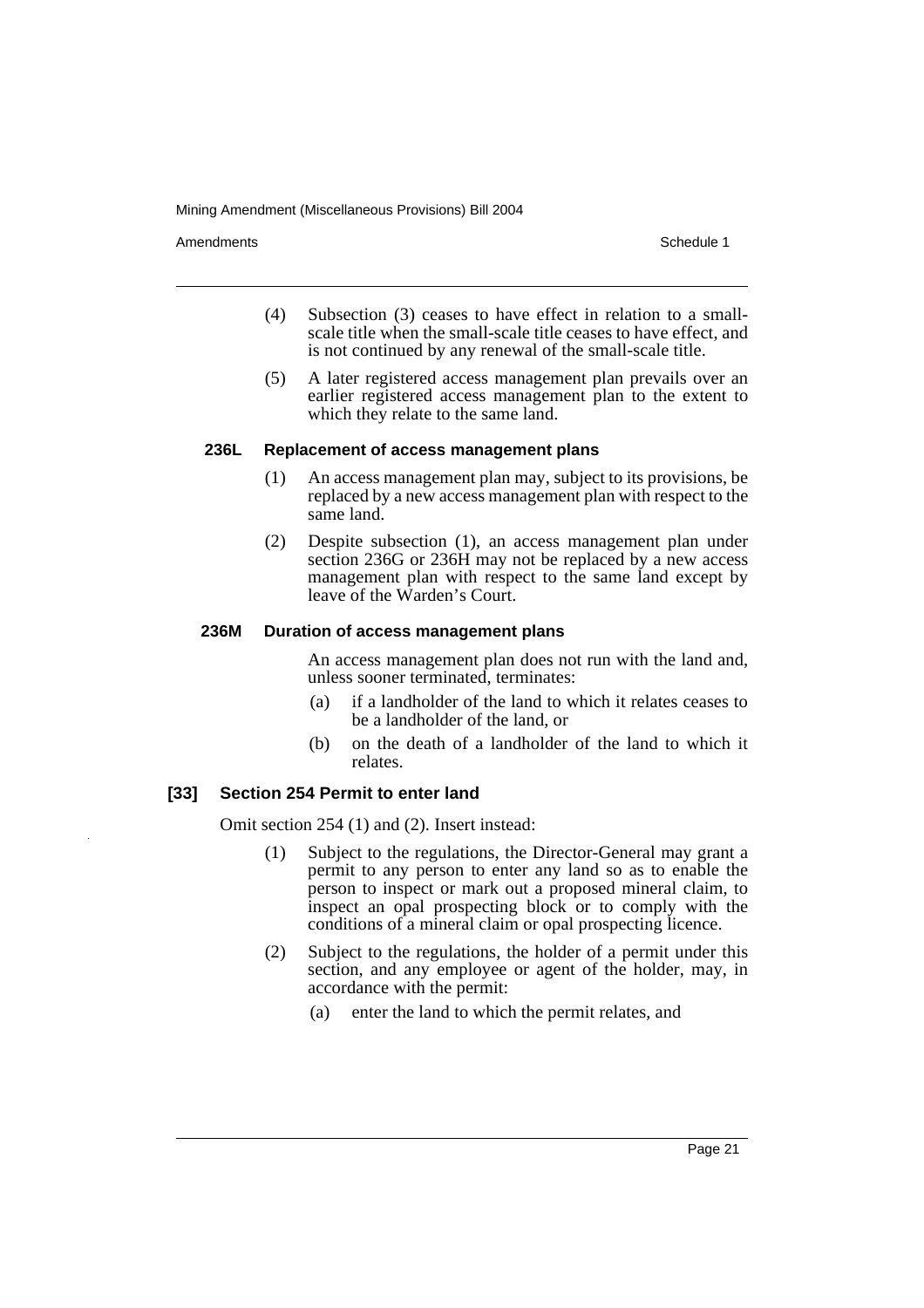Schedule 1 Amendments

(b) do all such things as are reasonably necessary for the purpose of inspecting or marking out a proposed mineral claim, inspecting an opal prospecting block or complying with the conditions of any mineral claim or opal prospecting licence.

# **[34] Sections 255 and 255A**

Omit section 255. Insert instead:

#### **255 Restriction of power of entry: inspectors and royalty officers**

- (1) A power conferred by this Act to enter any land, or to do anything on any land, may not be exercised by an inspector or royalty officer unless he or she:
	- (a) is in possession of the relevant certificate of authority, and
	- (b) gives reasonable notice to the landholder of his or her intention to exercise the power, unless the giving of notice would defeat the purpose for which he or she intends to exercise the power, and
	- (c) exercises the power at a reasonable time, unless the power is being exercised in an emergency, and
	- (d) produces the certificate of authority if required to do so by the landholder, and
	- (e) uses no more force than is reasonably necessary to effect the entry or to do the thing authorised by the certificate of authority.
- (2) If damage is caused by an inspector or royalty officer exercising a power of entry under this Part, the landholder is entitled to payment from the Crown of a reasonable amount of compensation unless the landholder obstructed, hindered or restricted the inspector or royalty officer in the exercise of the power.

# **255A Restriction of power of entry: permit holders**

- (1) A power conferred by this Act to enter any land, or to do anything on any land, pursuant to a permit may not be exercised by any person or persons unless he or she (or, if more than one, one of them):
	- (a) is in possession of the permit, and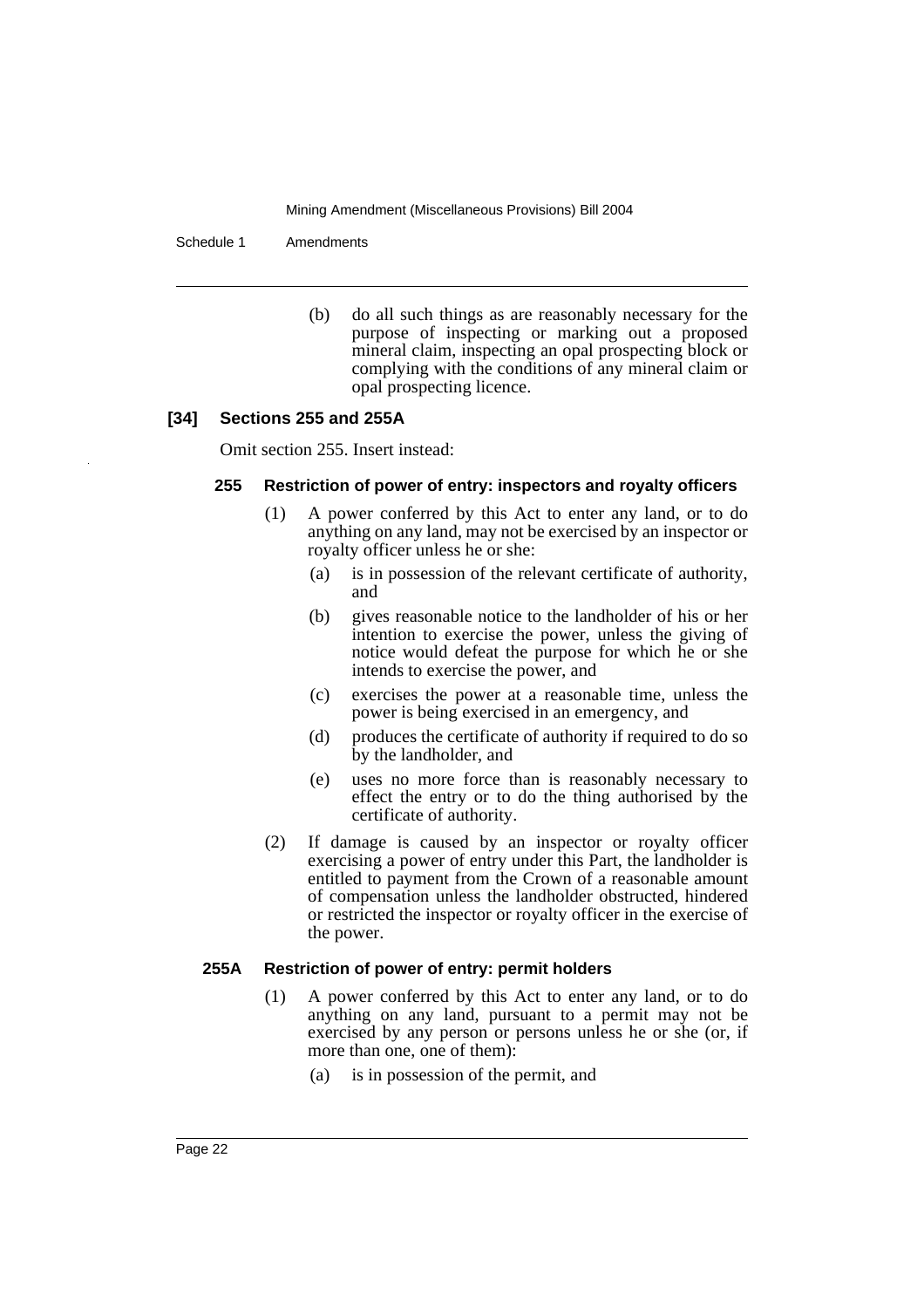Amendments **Amendments** Schedule 1

- (b) gives reasonable notice to the landholder of his or her intention to exercise the power, and
- (c) exercises the power at a reasonable time, and
- (d) produces the permit if required to do so by the landholder.
- (2) If damage is caused by the holder of a permit exercising a power of entry under this Part, the landholder is entitled to payment from the holder of the permit of a reasonable amount of compensation unless the landholder obstructed, hindered or restricted the holder of the permit in the exercise of the power.

# **[35] Section 259 Term of permit**

Omit section 259 (b). Insert instead:

(b) in the case of a permit under section 254, 28 days from the date it is granted,

# **[36] Section 296 Jurisdiction of Wardens' Courts**

Insert after section 296 (b):

- (b1) any question or dispute arising as to:
	- (i) a right of way or right of entry conferred by or under this Act, or
	- (ii) any condition imposed by or under this Act (including any condition imposed pursuant to a registered access management plan) on a person's exercise of any such right of way or right of entry,

# **[37] Section 362**

Omit the section. Insert instead:

# **362 Exclusion of personal liability**

An act or omission of:

- (a) the Minister or the Director-General, or
- (b) a member of staff of the Department, or
- (c) a body constituted under this Act, a member of any such body or a member of staff of any such body, or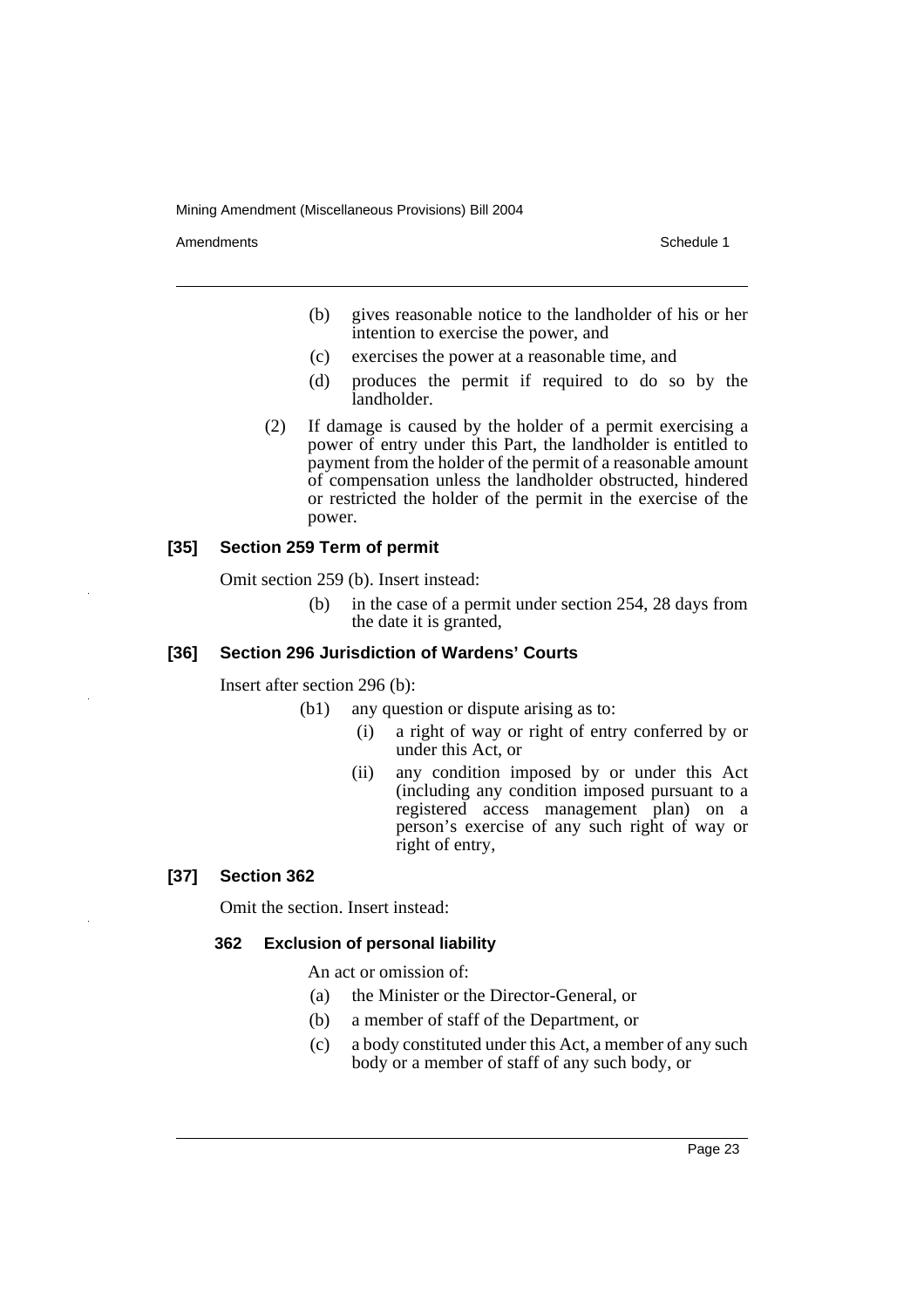Schedule 1 Amendments

(d) a person acting under the direction of a person or body referred to in paragraph (a), (b) or (c),

does not subject the Minister, the Director-General, or any such member or member of staff or any person so acting, personally to any action, liability, claim or demand if the act or omission was done or omitted in good faith and for the purpose of executing this Act.

# **[38] Section 382A Minister to determine certain fees**

Insert at the end of section 382A (b):

, and

(c) the opal prospecting licence fees payable for the purposes of section 228 (2A).

#### **[39] Section 383C**

Insert after section 383B:

#### **383C General immunity of landholders**

The landholder of land within which any person (other than the landholder) is authorised to exercise any power or right:

- (a) by or under this Act, or
- (b) by any authority, mineral claim, opal prospecting licence or permit under this Act,

is not subject to any action, liability, claim or demand arising as a consequence of that person's acts or omissions in the exercise, or purported exercise, of any such power or right.

# **[40] Schedule 6 Savings, transitional and other provisions**

Insert at the end of clause 1 (1):

*Mining Amendment (Miscellaneous Provisions) Act 2004*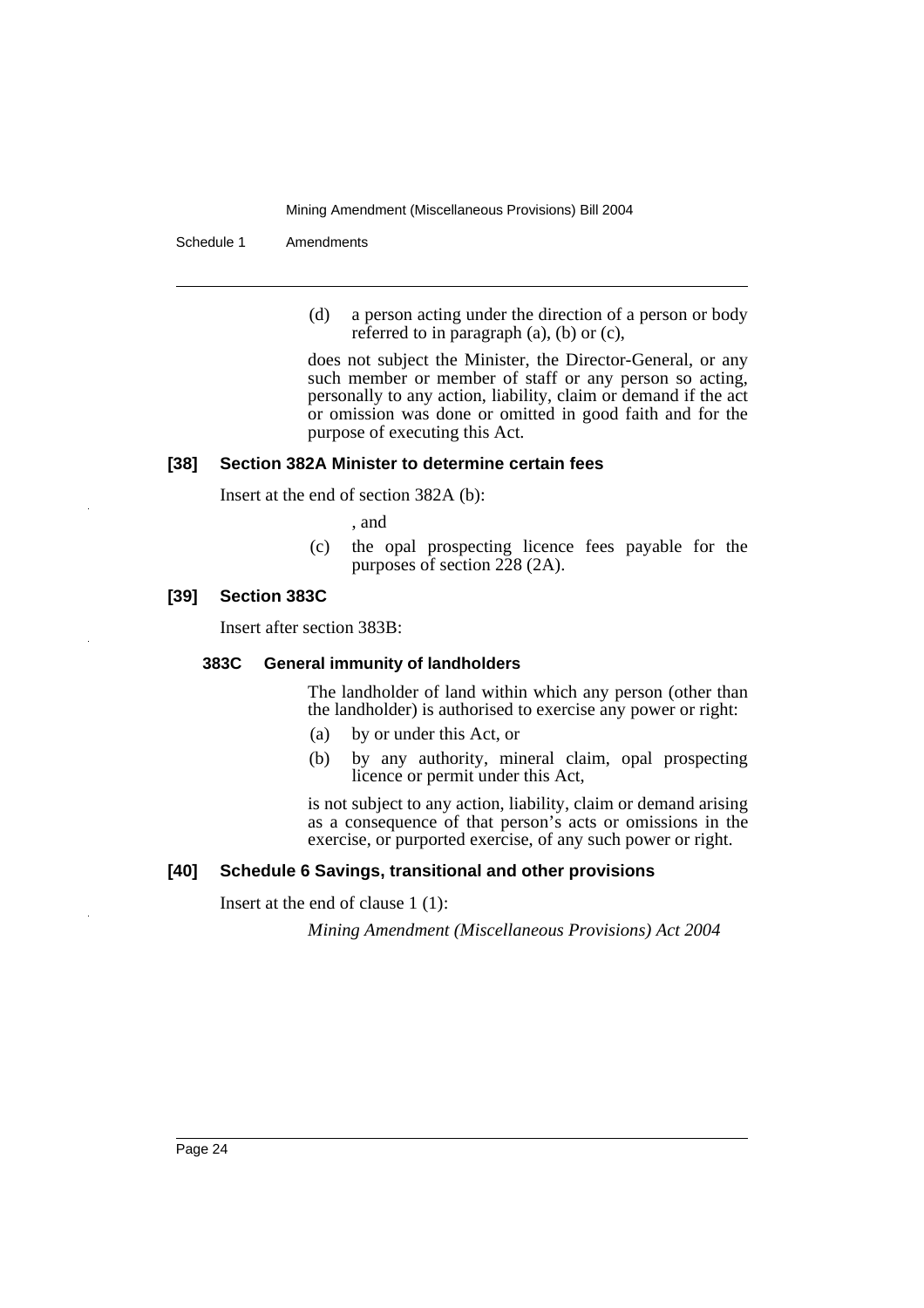Amendments **Amendments** Schedule 1

# **[41] Schedule 6**

Insert at the end of the Schedule:

# **Part 8 Provisions consequent on enactment of Mining Amendment (Miscellaneous Provisions) Act 2004**

# **78 Definitions**

In this Part:

*the 2004 Act* means the *Mining Amendment (Miscellaneous Provisions) Act 2004*.

# **79 Existing mining subleases**

- (1) Section 83A does not render void any mining sublease (within the meaning of that section) that was in force immediately before the commencement of that section.
- (2) Land the subject of any such mining sublease may nevertheless be taken into account for the purpose of determining a prescribed area (within the meaning of section 83A) in relation to any other mining sublease.

### **80 Mineral claims close to dwelling-houses**

- (1) The amendments made by the 2004 Act to section 188 do not affect any mineral claim that was in force before those amendments commenced.
- (2) Subclause (1) does not apply to any mineral claim that is renewed after the commencement of the amendments referred to in that subclause.

# **81 Conditions to which mineral claims are subject**

The amendments made by the 2004 Act to section 192 do not affect any mineral claim that was in force before those amendments commenced, and any such mineral claim remains subject to the same conditions as those to which it was subject before those amendments commenced.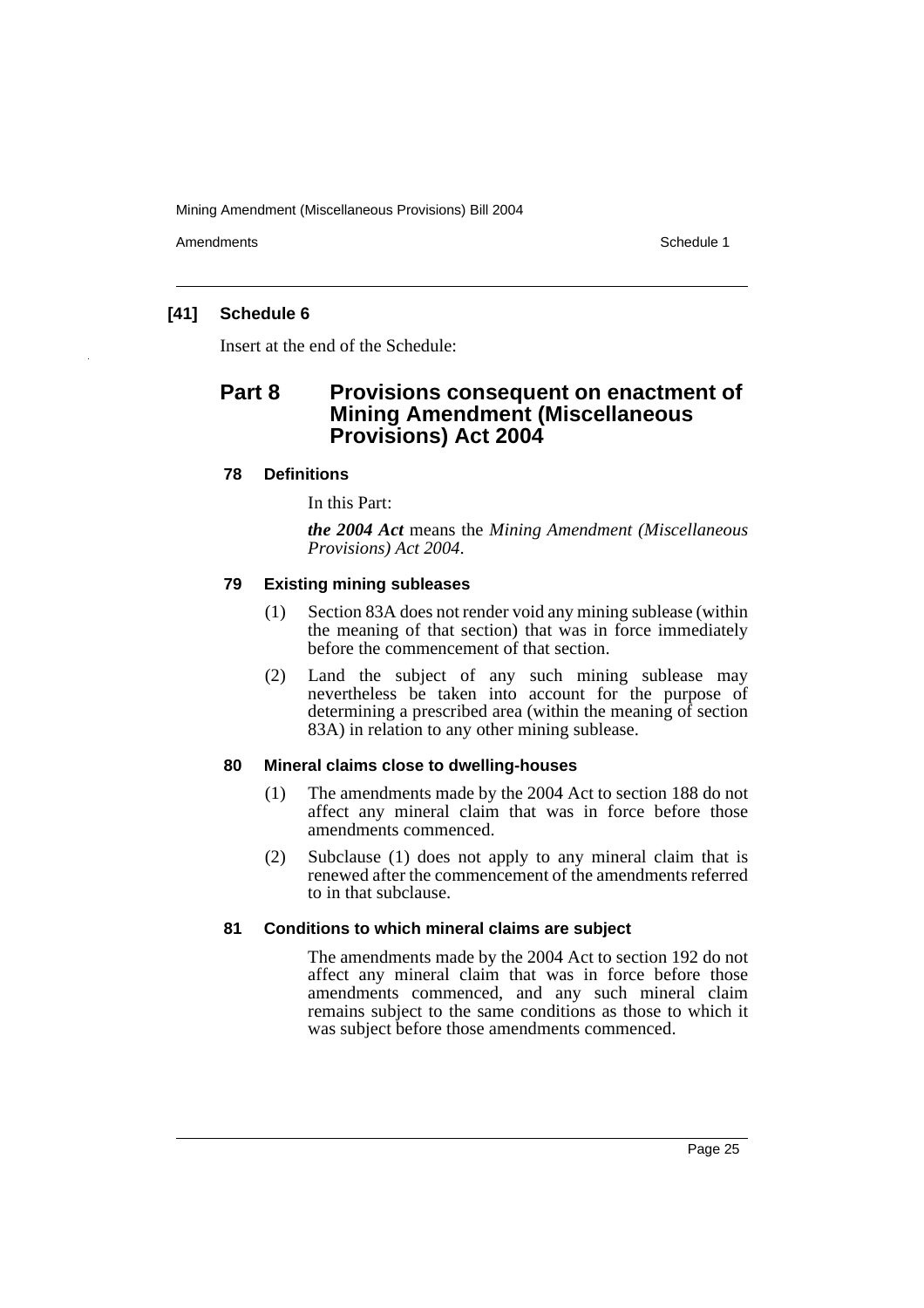Schedule 1 Amendments

#### **82 Conditions to which opal prospecting licences are subject**

The substitution by the 2004 Act of section 229 does not affect any opal prospecting licence that was in force before that section was substituted, and any such licence remains subject to the same conditions as those to which it was subject before that section was substituted.

#### **83 Liability for matters arising in relation to authorities and mineral claims**

Sections 171 and 218, as substituted by the 2004 Act, extend to anything done or omitted to be done, as referred to in those sections, before those sections were substituted.

#### **84 Entry permits**

Section 259, as amended by the 2004 Act, extends to permits in force immediately before that section was amended.

#### **85 General immunity of landholders**

Section 383C, as inserted by the 2004 Act, extends to anything done or omitted to be done, as referred to in that section, before that section was inserted.

# **[42] Dictionary**

Insert in alphabetical order:

*access management area* means an access management area constituted under Part 10A.

*miners' representative*, in relation to an access management plan over land, means a person or body prescribed by the regulations, or nominated as prescribed by the regulations, to represent the interests of holders (and potential holders) of small-scale titles with respect to the land.

*permit* means a permit in force under Division 2 of Part 12.

*preserved mining field* means a preserved mining field constituted by an order referred to in section 173A (2).

*registered access management plan* means an access management plan registered under section 236I.